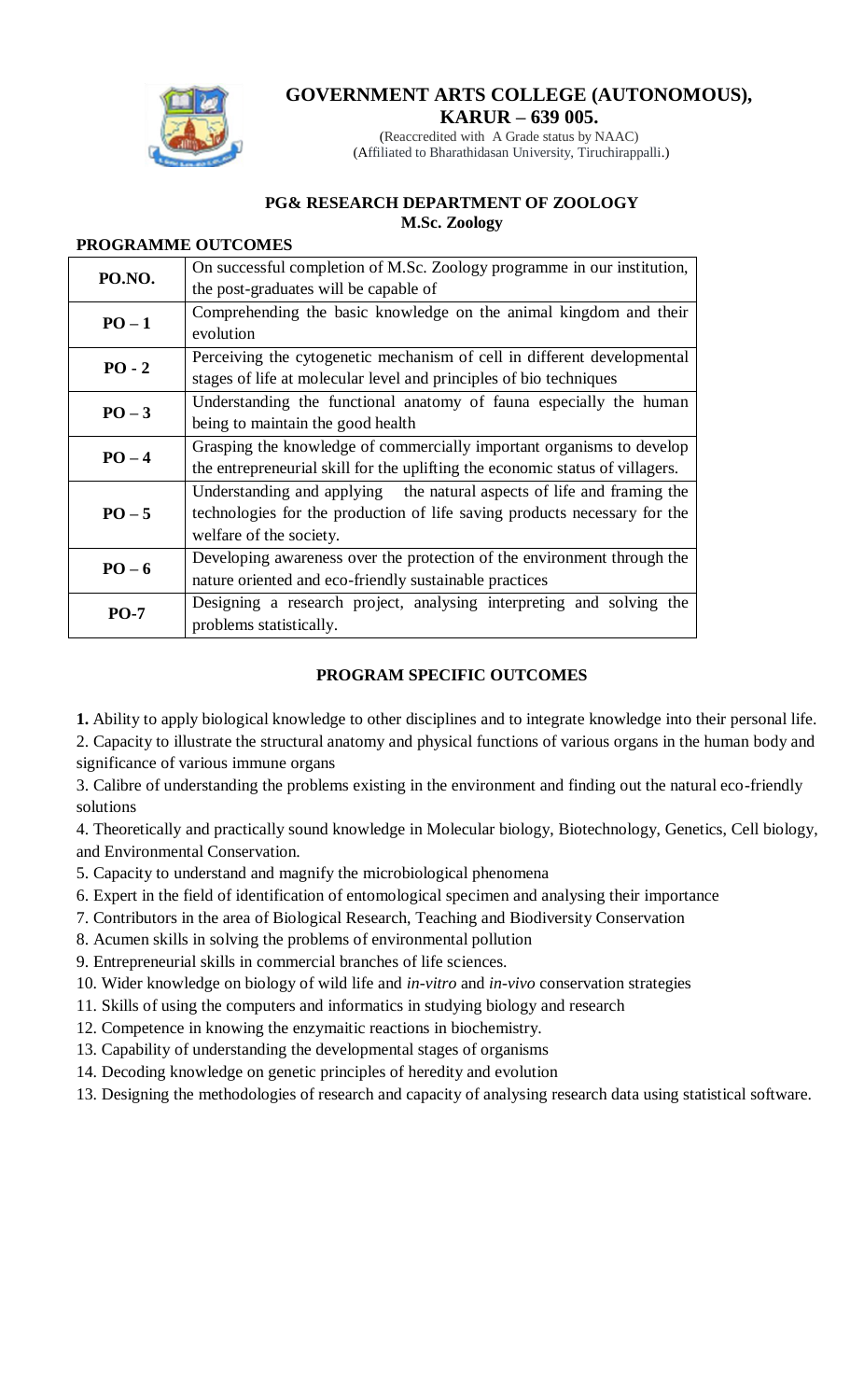# **GOVERNMENT ARTS COLLEGE (AUTONOMOUS), KARUR – 639 005 M.SC., ZOOLOGY COURSE STRUCTURE UNDER CBCS SYSTEM**

(For the candidates admitted from the year 2016-2017 onwards)

| <b>SEMESTER</b> | <b>COURSE No.</b>    | <b>SUBJECT TITLE</b>                               | <b>SUBJECT</b><br>CODE | <b>HOURS /WEEK</b><br>INSTR. | CREDIT                   | <b>EXAM HOURS</b> | <b>MARKS</b> |              | TOTAL |
|-----------------|----------------------|----------------------------------------------------|------------------------|------------------------------|--------------------------|-------------------|--------------|--------------|-------|
|                 |                      |                                                    |                        |                              |                          |                   | INT          | EXT          |       |
|                 | Core Course - I      | Biology of Invertebrates and<br>Chordates          | P16ZO1C1               | 6                            | $\overline{4}$           | 3                 | 25           | 75           | 100   |
| $\mathbf I$     | Core Course - II     | Microbiology and Immunology                        | P16ZO1C2               | 6                            | $\overline{4}$           | 3                 | 25           | 75           | 100   |
|                 | Core Course - III    | Biotechnology                                      | P16ZO1C3               | 5                            | $\overline{4}$           | 3                 | 25           | 75           | 100   |
|                 | Core Course - IV     | Practical - I (CCI, II & III)                      | P16ZO1C4P              | 8                            | $\overline{4}$           | 3                 | 40           | 60           | 100   |
|                 | Elective Course-I    | General and Applied Entomology                     | P16ZO1E1               | 5                            | $\overline{4}$           | 3                 | 25           | 75           | 100   |
|                 |                      |                                                    |                        | 30                           | 20                       |                   |              |              | 500   |
|                 | Core Course - V      | Cell and Molecular Biology                         | P16ZO2C5               | 6                            | 5                        | 3                 | 25           | 75           | 100   |
|                 | Core Course - VI     | Genetics and Evolution                             | P16ZO2C6               | 6                            | 5                        | 3                 | 25           | 75           | 100   |
| $\mathbf{I}$    | Core Course - VII    | Developmental Biology                              | P16ZO2C7               | 5                            | 5                        | 3                 | 25           | 75           | 100   |
|                 | Core Course - VIII   | Practical - II (CCV, VI & VII)                     | P16ZO2C8P              | 8                            | $\overline{4}$           | $\mathfrak{Z}$    | 40           | 60           | 100   |
|                 | Elective Course II   | <b>Applied Zoology</b>                             | P16ZO2E2               | 5                            | 5                        | 3                 | 25           | 75           | 100   |
|                 |                      |                                                    |                        | 30                           | 24                       |                   |              |              | 500   |
|                 | Core Course - IX     | Animal Physiology and Behaviour                    | P16ZO3C9               | 6                            | 5                        | 3                 | 25           | 75           | 100   |
|                 | Core Course - X      | <b>Biomolecular Chemistry</b>                      | P16ZO3C10              | 6                            | 5                        | $\mathfrak{Z}$    | 25           | 75           | 100   |
| III             | Core Course - XI     | Practical - III (CCIX & X)                         | P16ZO3C11P             | 8                            | $\overline{4}$           | $\overline{3}$    | 40           | 60           | 100   |
|                 | Elective Course -III | Computer applications and<br><b>Bioinformatics</b> | P16ZO3E3               | 5                            | 5                        | 3                 | 25           | 75           | 100   |
|                 | Elective Course-IV   | Wildlife biology                                   | P16ZO3E4               | 5                            | 5                        | 3                 | 25           | 75           | 100   |
|                 |                      |                                                    |                        | 30                           | 24                       |                   |              |              | 500   |
|                 | Core Course - XII    | Ecology and Toxicology                             | P16ZO4C12              | 5                            | 5                        | $\mathfrak{Z}$    | 25           | 75           | 100   |
|                 | Core Course - XIII   | Research methodology and<br><b>Biostatistics</b>   | P16ZO4C13              | 5                            | 5                        | $\overline{3}$    | 25           | 75           | 100   |
| IV              | Core Course-XIV      | Practical - IV (CCXII & XIII)                      | P16ZO4C14P             | $\sqrt{5}$                   | $\overline{\mathcal{L}}$ | $\mathfrak{Z}$    | 25           | 75           | 100   |
|                 | Elective Course-V    | Biophysics and Bioinstrumentation.                 | P16ZO4E5               | $\,8\,$                      | $\overline{4}$           | $\mathfrak{Z}$    | 40           | 60           | 100   |
|                 | Project              | Project Work                                       | P16ZO4PW               | $\tau$                       | $\overline{4}$           | $\overline{a}$    | $\star$      | $\star\star$ | 100   |
|                 | <b>TOTAL</b>         |                                                    |                        |                              | 22                       |                   |              |              | 500   |
|                 |                      | <b>GRAND TOTAL</b>                                 |                        | 120                          | 90                       |                   |              |              | 2000  |

\*\* Dissertation – 80 Marks and Viva Voce Examinations – 20 Marks

**CHAIRMAN<br>BOARD OF STUDIES IN ZOOLOGY** 

**BOARD OF STUDIES IN ZOOLOGY CONTROLLER OF EXAMINATIONS**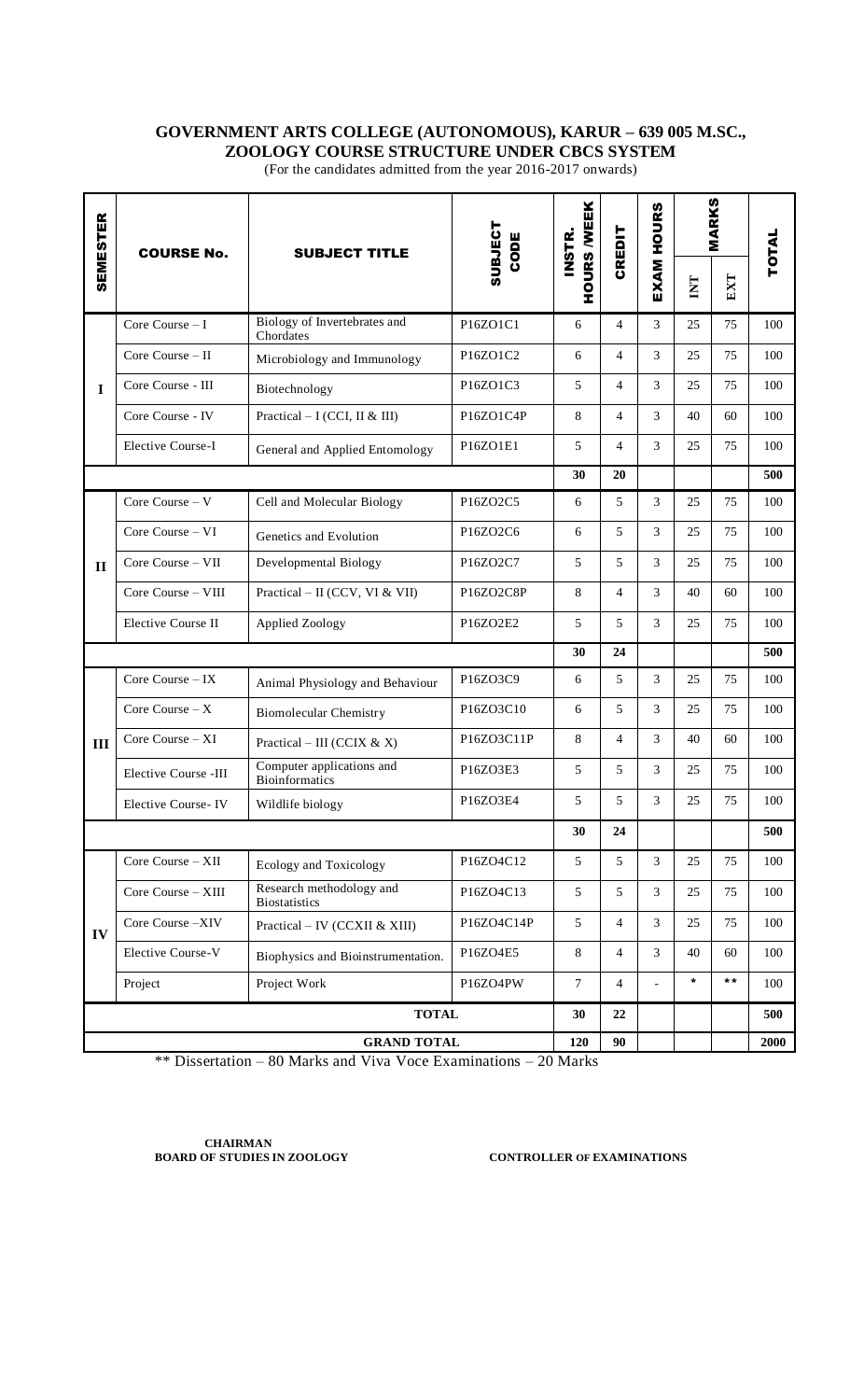**P16ZO1C1**

# **Sl. No.: Subject Code: GOVERNMENT ARTS COLLEGE (AUTONOMOUS), KARUR-5**

**M. Sc. ZOOLOGY – I SEMESTER – CORE COURSE - I**

(For the candidates admitted from the year 2016-17 onwards)

# **BIOLOGY OF INVERTEBRATES AND CHORDATES**

### **Course Outcomes**

### **On completion of this course the students will be able to**

- 1. Acquire an in-depth knowledge on the diversity and relationships in animal world.
- 2. Understand the phylogeny and adaptations in animals.
- 3. Analyze the taxonomy and significance of Biodiversity
- 4. Understanding on the cell, tissue, organ and system level organization.

### **UNIT- I**

Symmetry - Asymmetry, Radial, Biradial and Bilateral symmetry – Significance; Coelom - Acoelomate, Pseudocoelomate, and Coelomate groups (Schizocoel, Enterocoel, Mesenchyme) – Significance; Metamerism - Pseudometamerism, Cyclometamerism, Corm theory, Embryological theory – Significance; Locomotion: Movement in Annelids, Molluscs and Prochordates; Nutrition: Filter feeding in Polychaetes, Molluscs and Prochordates.

### **UNIT-II**

Respiration: Gills and Trachea in Arthropods, Respiration in Molluscs; Circulation: Circulation in Arthropods and Molluscs; Excretion: Different types of excretory organs in Invertebrates - their structure and functions; Nervous System: Primitive Types - Coelenterates and Nerve net, Advanced types- Annelids, Arthropods and Molluscs.

### **UNIT-III**

Chemical coordination: Endocrine glands in Crustaceans and Insects-Pheromones and allelo chemicals; Reproduction: Patterns- Asexual and Sexual Reproduction- Invertebrate Larval forms and their significance ; Minor Phyla: Organisation and Affinities of Chaetognatha and Phoronida.

### **UNIT- IV**

Comparative study, structure and function of the following system in vertebrates Integumentary System: Exoskeletal Structures and their Modifications; Digestive system: Alimentary Canal and Associated Glands; Respiratory System: Gill Respiration in Cyclostomes and Fishes, Pulmonary Respiration in Tetrapods; Circulatory System: Types of Heart and Aortic Arches; Excretory system: Types of Kidney.

### **UNIT – V**

Comparative study of the following system in vertebrates Nervous System: Brain and Spinal cord, Cranial, Spinal and Visceral Nerves; Autonomic Nervous System - Sympathetic and Parasympathetic Nervous System; Reproductive System: Reproductive Structures and Accessory Reproductive Glands.

### **Text Books:**

1. Kotpal, R.L., Agarwal, S,K. and Khetarpal, R.P.R.,1989, Modern Text Book of Zoology, Rastogi Publications, Meerut

### **References:**

- 1. Hyman, G.H., 1940, The Invertebrates, Vo1.I to VII, McGraw Hill Book Co., Inc., N.Y.
- 2. Weischert, C. K., 1965, Anatomy of Chordates, McGraw Hill Book Co., Inc., N.Y.
- 3. Romer, A.S., 1979, Hyman's Comparative Vertebrate Anatomy, 3rd Ed., The University of Chicago Press, London.
- 4. Barnes, R.D., 1974, Invertebrate Zoology, 4th Ed., Holt Saunders International Edition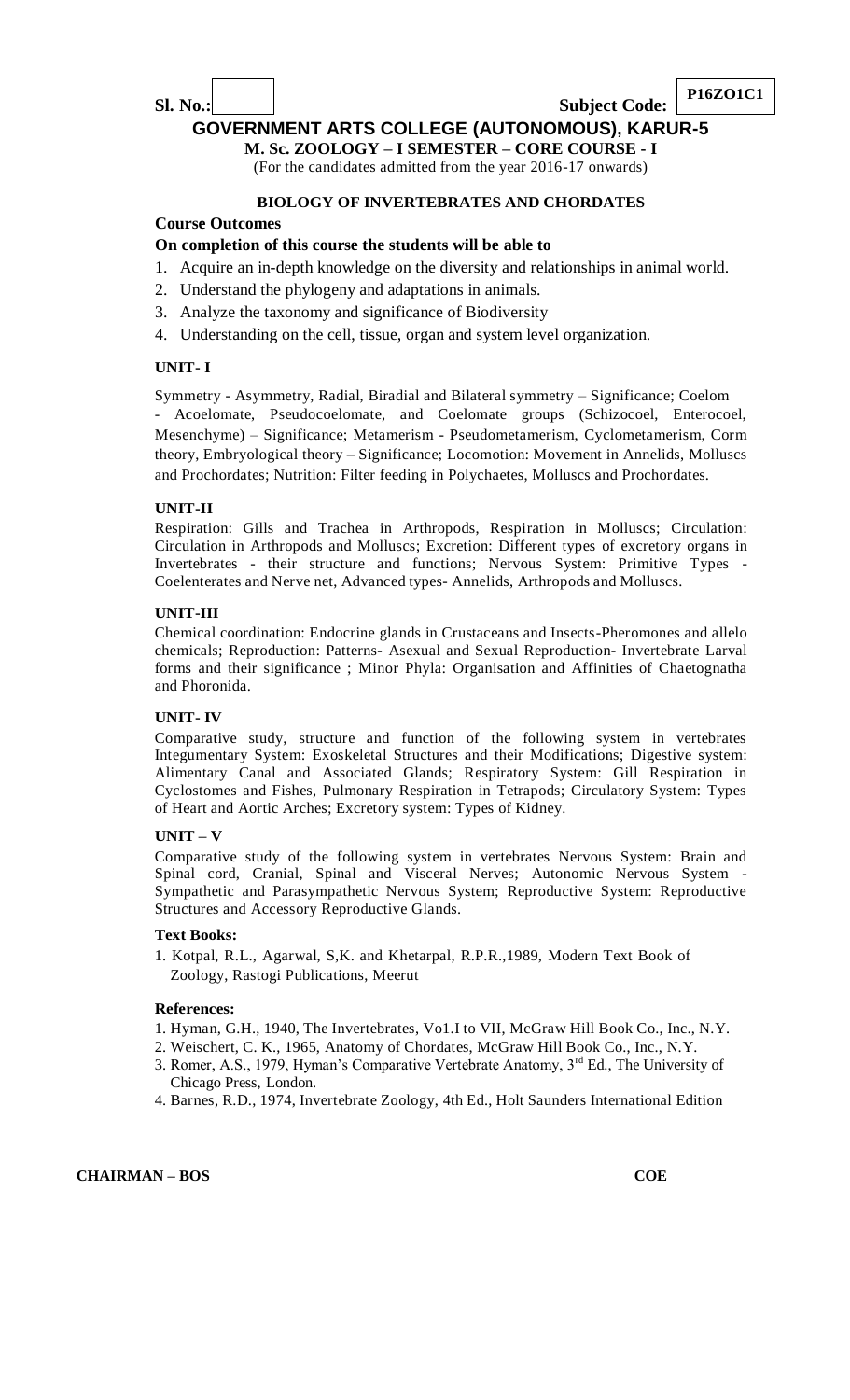# **GOVERNMENT ARTS COLLEGE (AUTONOMOUS), KARUR-5**

**M. Sc. ZOOLOGY – I SEMESTER – CORE COURSE - II**

(For the candidates admitted from the year 2016-17 onwards)

# **MICROBIOLOGY AND IMMUNOLOGY**

### **Course Outcomes**

### **On completion of this course the students will be able to**

- 1. Understand the nature of microorganisms and human immune system.
- 2. Get an idea on structure and functioning of lymphoid organs.
- 3. Explore new developments in immunology and microbiology.
- 4. Understand the role of microbes in different spheres of life
- 5. Analyse the ways to control harmful bacteria, viruses and fungi
- 6. Get familiarized with the applied aspects of microbiology.

### **UNIT- I**

Bacteria -Taxonomy, Structure, Recombination, Growth, Nutrition, Culture - Types of Media and Conditions for Culturing; Viruses -Taxonomy, Structure and Life Cycle of Viruses-T4 Phage and HIV; Viroids and Prions.

### **UNIT-II**

Infectious Diseases - Causative Agents, Modes of Transmission and Control of Polio, Dengue, AIDS. Tuberculosis, Diphtheria, Typhoid, Syphilis and Gonorrhea. Prevention and Control of microorganisms - Physical and Chemical Methods. Antibiotics and Other Antimicrobial Agents and Mechanism of Drug Resistance.

### **UNIT-III**

Scope of Immunology - Types of Immunity - Innate and Acquired, Passive and Active. Primary and Secondary Lymphoid Organs - Structure and Function of Bone Marrow, Thymus, Spleen, Bursa of Fabricius, GALT, BALT, MALT and Lymph Nodes. Cells of Immune System - Origin and Differentiation of T & B Cells and Macrophage. Antigenstypes and importance

### **UNIT-IV**

Antibody - Immunoglobulin - Primary Structure - Classes, Functions, Synthesis. Genetic Mechanisms in Generation of Antibody Diversity - Regulation of Antibody Diversity. Complement - Classical and Alternative Pathways and Immunological Significance-Antigen- antibody reaction.

### **UNIT-V**

Major Histocompatibility Complex (HLA) and its Products in Man. Transplantation Immunology, Tumour Immunology - Immune Deficiency Diseases – AIDS - Autoimmune Diseases – Examples - Concept and Mechanisms - Types of Hypersensitivity.

### **Text Books:**

- 1. Powar, C.B.and Daginawala. H.F., 1982, General Microbiology Volume I &II, Himalayas Publishing House, Mumbai.
- 2. Ananda narayanan, T. and Jayram Paniker, C.K., 2000, Textbook of Microbiology, 6<sup>th</sup> Ed.Orient Longman Ltd., Chennai.
- 3. Kannan, I., 2011, Immunology, MJP publishers, Chennai.
- 4. NandhiniShetty, 1996, Immunology: Introductory Text Book New Age International Pvt. Ltd., New Delhi.

### **References:**

- 1. Pelczar, M.J., Reid, R.D. and Chan. E.C.S, 2002, Microbiology, 5<sup>th</sup> Ed. Tata McGraw Hill Publishing Co.Ltd., New Delhi.
- 2. Barbara J. Howard., 1994, Clinical and pathogenic Microbiology. The C V Mosby Company
- 3. Kuby,J.1994, Immunology, W.H. Freeman & Co., NewYork.
- 4. Roitt, M.I., 1994, Essential Immunology, Blackwell Science Ltd., UK
- 5. Sells, S., 1987, Basic Immunology, Elsiever Science Publishing Co., New York.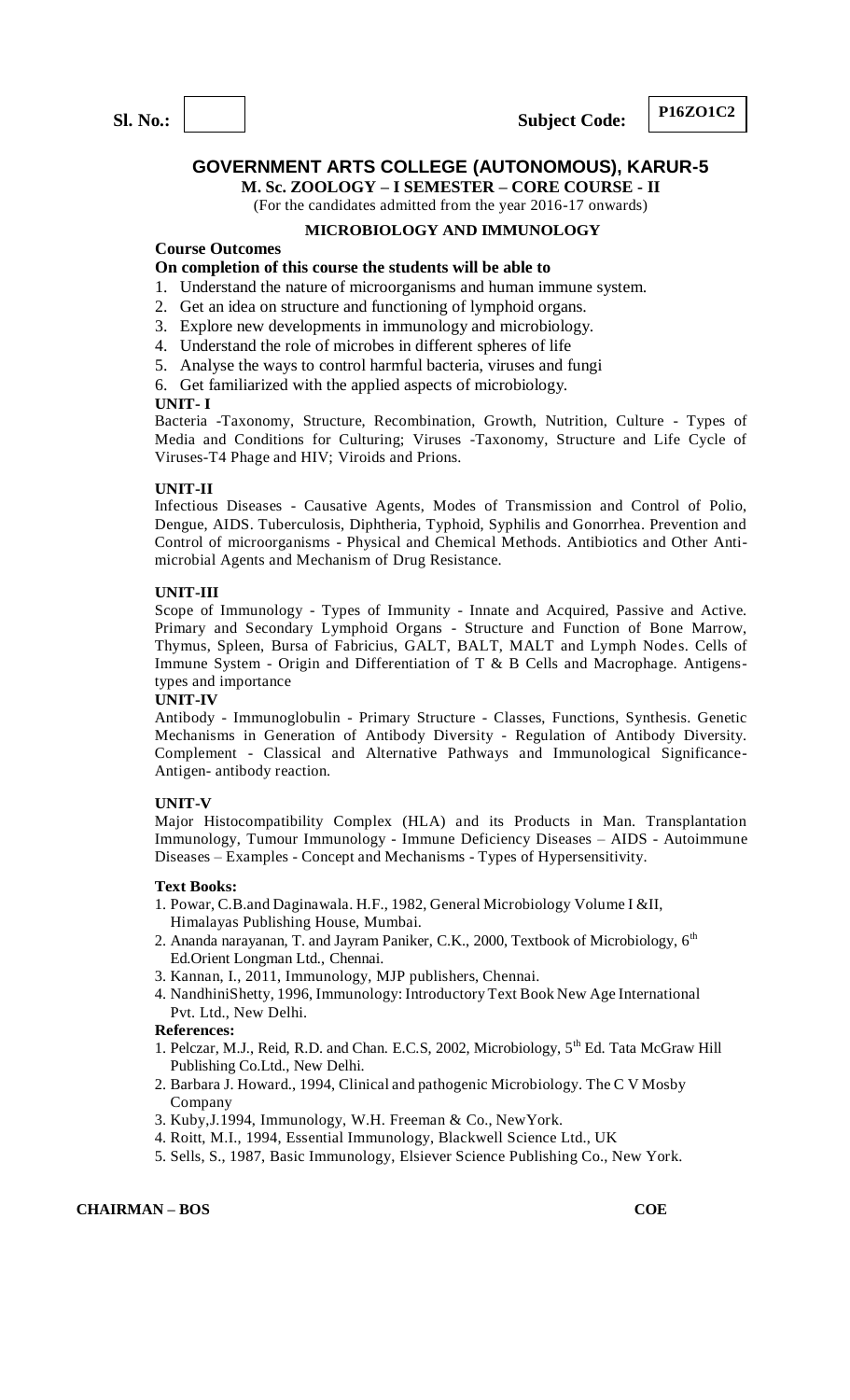**P16ZO1C3**

**GOVERNMENT ARTS COLLEGE (AUTONOMOUS), KARUR-5**

**M. Sc. ZOOLOGY – I SEMESTER – CORE COURSE - III**

(For the candidates admitted from the year 2016-17 onwards)

# **BIOTECHNOLOGY**

# **Course Outcomes**

## **On completion of this course the students will be able to**

- 1. Get an intensive and in-depth knowledge in the field of biotechnology.
- 2. Understand the modern biotechnology practices and approaches with an emphasis in technology application, medical, industrial, environmental and agricultural areas.
- 3. Understand the public policy, biosafety, and intellectual property rights issues related to biotechnology.

### **UNIT- I**

**Tools and Techniques of Genetic Engineering:** Basic Principles of Genetic Engineering; Restriction enzymes, Linkers/Adaptors; Cloning Vectors - Salient Features and Types; Techniques – Strategies of rDNA Technology, Gene Library, Insertion of a Foreign DNA into a Vector; Transfer of rDNA into a Bacterial Cell, Selection & Screening of Recombinants, Blotting Techniques, Recovery of Cells containing rDNA, Expression of Cloned DNA, Detection of Nucleic Acids.

### **UNIT- II**

**Industrial & Environmental Biotechnology:** Fermentation - Types, Fermenter Designs, Upstream and Down Stream Processing; Production of Alcohol, Aminoacids, and Vitamins; Biofuels, Bioremediation, Biodegradation, Biomining & Biosorption.

### **UNIT-III**

**Animal biotechnology:** Equipments for animal cell culture, Types of tissue culture medium, Primary culture, Stable cell line, Cultivation of Animal Cells in a Bioreactor; Somatic Cell Fusion, Applications of Cell Culture – tPA, Blood Factor VIII and Erythropoietin; Organ Culture; Transgenic Animals and their application; Biosafety and bioethics

### **UNIT IV**

**Enzyme Biotechnology:** Microbial Production of Enzymes, Immobilisation of Enzymes and its applications.

**Agricultural Biotechnology:** -*Agrobacterium* as a natural genetic engineer; Single Cell Protein, Nitrogen fixation- nitrogen fixing organisms, mechanism and genetics of fixation Bio-pesticides Biofertilizers.

### **UNIT-V**

**Medical Biotechnology:** Production of Antibiotics, Hormones, Vaccines, Interferons, Diagnosis of Diseases MAbs, Molecular Markers in Forensic science- RFLPs, RAPD, AFLP, VNTR and Microsatellites, Diagnosis of diseases, Gene Therapy - Germ Line Gene Therapy & Somatic Cell Line Gene Therapy.

### **Text Books:**

1. Kumaresan, V., 2006, Biotechnology, Saras Publication, Nagercoil.

2. Dubey, R.C., 2008, A Text book of Biotechnology, S.Chand & Co., New Delhi.

### **References:**

1. Gupta, P.K., 2006, Elements of Biotechnology, Rastogi Publications, Meerut.

2. Lewin, B., 2002, Gene XI , Oxford University Press, New York.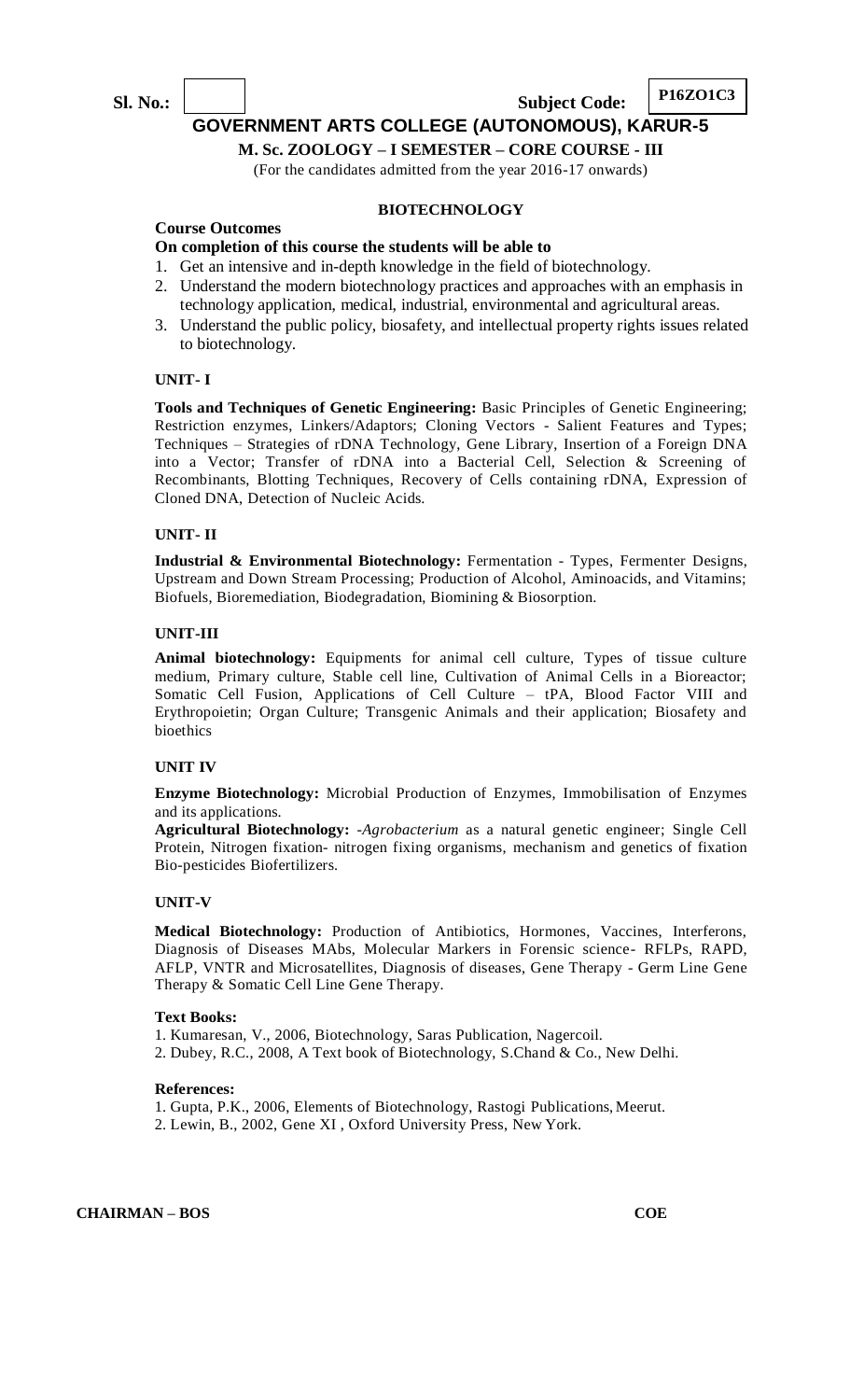**Sl. No.: Subject Code: P16ZO1C4P**

**GOVERNMENT ARTS COLLEGE (AUTONOMOUS), KARUR-5**

**M. Sc. ZOOLOGY – I SEMESTER – CORE COURSE - IV**

(For the candidates admitted from the year 2016-17 onwards)

### **PRACTICAL – I (CCI, CCII & CCIII) (BIOLOGYOFINVERTEBRATESANDCHORDATES,MICROBIOLOGYAND IMMUNOLOGY & BIOTECHNOLOGY)**

### **A. BIOLOGY OF INVERTEBRATES & CHORDATES**

### **Course Outcomes**

- 1. Observational, Analytical and Evaluation skills related to Taxonomy of different species of invertebrates and chordates
- 2. Understanding the significance of Biodiversity
- 3. Ability to dissect out a species and study its anatomy
- 4. Ability to grow bacteria under lab conditions
- 5. Capacity to run the biotechnological tools and devices

### **l. Taxonomy:**

Identification and Classification of at least 50 representative animals belonging to major classes of Invertebrate phyla and phylum Chordata by studying their salient features.

### **2. Mounting:**

*Nereis* sp. - Parapodium, Prawn appendages, Teleost Fish – Placoid, Cycloid, Ctenoid scales, Honey bee - Sting apparatus and Mouth parts.

#### **3. Spotters:**

Invertebrate Larval forms, Minor Phyla - *Chaetognatha*, *Phoronida*, and *Sipunculida*.

#### **4. Dissections:**

Demonstration -Dissections Arterial System and Cranial nerves- Shark, Frog, Calotes and Rat Using Video Clippings.

### **B. MICROBIOLOGY AND IMMUNOLOGY**

Culture Techniques - Culture of Bacteria, Bacterial Growth Curve, Preparation of Smears, Simple Staining and Gram Staining.

Identification of lymphoid organs in rat / mouse.

Preparation of antigen and raising of antibody in Fish.

Determination of human blood group and Rh typing by haemagglutination test

Detection of the presence of precipitating antibody (IgG) with soluble antigens by precipitin ring test.

**Spotters:** Micrometer, Microscope, Autoclave, Petridish, Inoculation loop, Colony counter, Laminar Air Flow Chamber.Antibody structure –model, Immunoelectrophoresis, ELISA reader

### **C. BIOTECHNOLOGY**

Isolation of DNA from tissues - Plasmid isolation (Demonstration only) DNA fragmentation using restriction enzymes. Spotters: Plasmid - pBR 322, PCR, Transgenic animal-Dolly, CO<sup>2</sup> incubator, Bioreactor, Spinner flask.

### **A Record oflaboratory work shall be submitted atthe time of practical examination**

| <b>Mark distribution for the Practical Examination:</b> |                     |  |  |  |  |
|---------------------------------------------------------|---------------------|--|--|--|--|
| Invertebrata & Chordata Taxonomy                        | $: 10 (2 x 5 = 10)$ |  |  |  |  |
| <b>Invertebrata / Chordata Mounting</b>                 | 10                  |  |  |  |  |
| <b>Microbiology Immunology</b>                          | 10                  |  |  |  |  |
| <b>Biotechnology</b>                                    | 10                  |  |  |  |  |
| <b>Spotters (Microbiology &amp; Immunology-1)</b>       |                     |  |  |  |  |
| $&\text{Biotechnology -1)}$                             | $: 10 (2 x 5 = 10)$ |  |  |  |  |
| <b>Record</b>                                           | 10                  |  |  |  |  |
| <b>Total</b>                                            | 60                  |  |  |  |  |

**CHAIRMAN – BOS COE**

**[**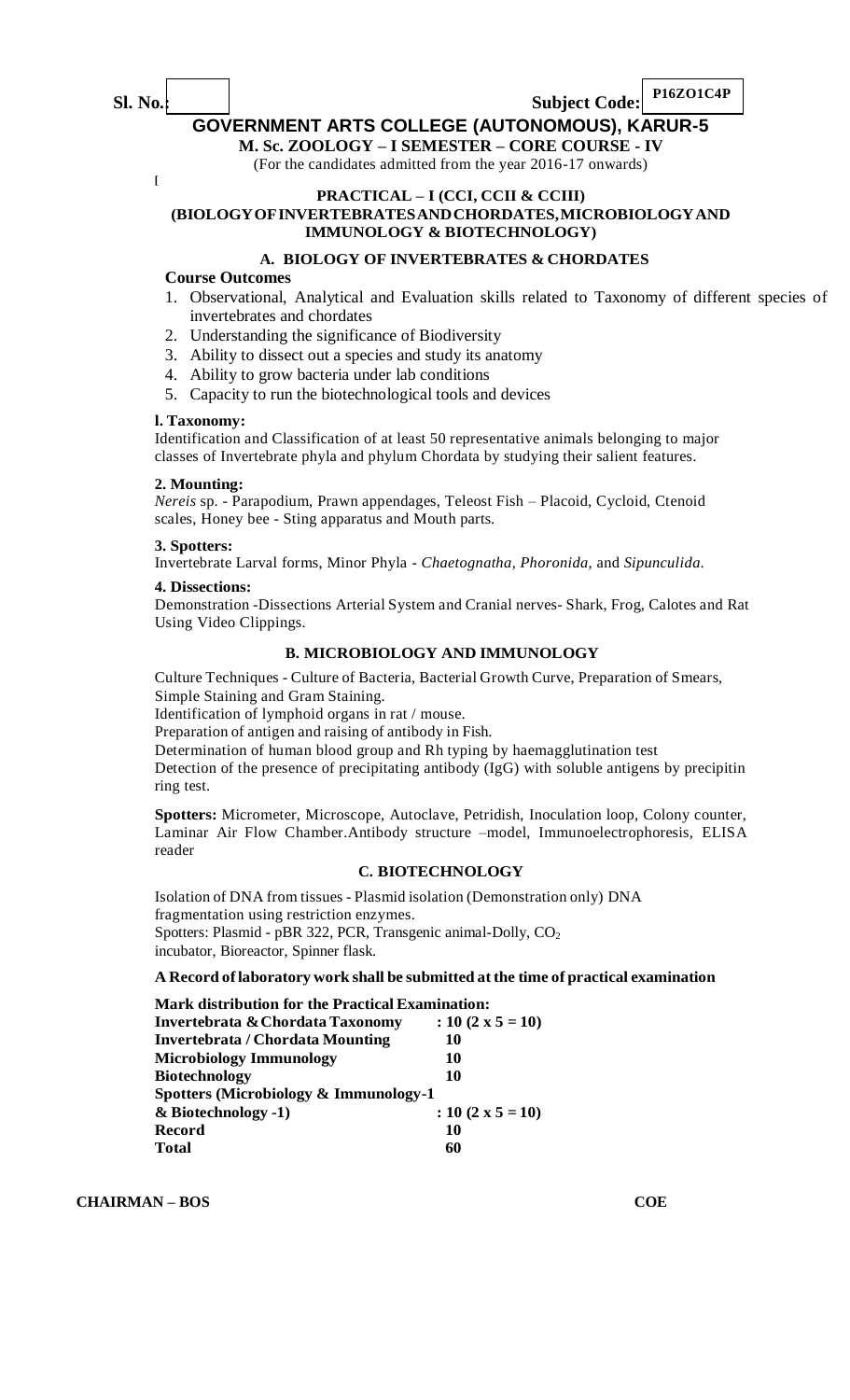**Sl. No.: Subject Code: P16ZO1E1**

**GOVERNMENT ARTS COLLEGE (AUTONOMOUS), KARUR-5**

**M. Sc. ZOOLOGY – I SEMESTER – ELECTIVE COURSE - I**

(For the candidates admitted from the year 2016-17 onwards)

### **GENERAL AND APPLIED ENTOMOLOGY**

### **Course Outcomes**

### **On completion of this course the students will be able to**

- 1. Identify and classify different insects and measure the biodiversity
- 2. Know how to control the insect pests.
- 3. Understand the beneficial insects and their economic value

### **UNIT- I**

**Taxonomy**- Basics of Insects Classification, Classification up to Order Level, Key Characteristics with South Indian Examples.

#### **UNIT- II**

#### **External anatomy and Growth:**

External Anatomy of a Typical Insect - Exoskeleton, Head, Thorax, and Abdomen. Mouth Parts in Insects, Different Types of Larvae and Pupae - Growth and Metamorphosis of Insects,

### **UNIT-III**

**Physiology of Insects** - Digestive System, Excretory System, Respiratory System, Circulatory System, Nervous System and Sense organs, Reproductive System, Endocrine System and Pheromones.

### **UNIT-IV**

**Ecology of Insects** - Abiotic Factors Affecting Insects - Temperature, Moisture, Aircurrents, Diapause, Light, Food, Habitat - Terrestrial and aquatic, Biotic factors - Capacity for Increase, Protection, Competition, Parental Care, Trophyllaxis, Commensalism, Captives, Food Storage, Natural Enemies, Insects and Plant associations, and Social Insects.

#### **UNIT-V**

**Medical Entomology:** Vectors, Vector borne diseases and their control.

**Agricultural Entomology:** Insect Pest of Crops and their control measures: Paddy, Groundnut, Coconut, Cotton. Sugarcane, Brinjal, Lady's finger, Pests of Stored grains. Pest Control: Prophylatic, Mechanical, Chemical and Biological Control measures. Integrated Pest Management.

#### **Text Books:**

- 1. Ambrose Dunston P., 2004, The Insects: Structure, Function and Biodiversity, Kalyani Publishers, Ludhiana.
- 2. Vasantharaj David, B. and Kumaraswami, T., 1982, Elements of Economic Entomology, Popular Book Depo, Chennai.

#### **Reference Books:**

- 1. Chapman, R.F., 1998, The Insects: Structure and Function, Cambridge University Press.
- 2. Nayar, K.K., T.N. Ananthakrishnan, and B.V.David, 1986, General and Applied Entomology, Tata McGraw Hill Publishing House, New Delhi.
- 3. Wigglesworth, V.B., 1979, Principles of Insect Physiology, 9<sup>th</sup> Ed. Chapman & Hall, London.
- 4. Snodgross, R.E., 1985, The Principles of Insect Morphology, McGraw Hill & Co., New York.
- 5. Tembhare, D.B., 2012, Modern Entomology, Himalaya Publishing House, Mumbai.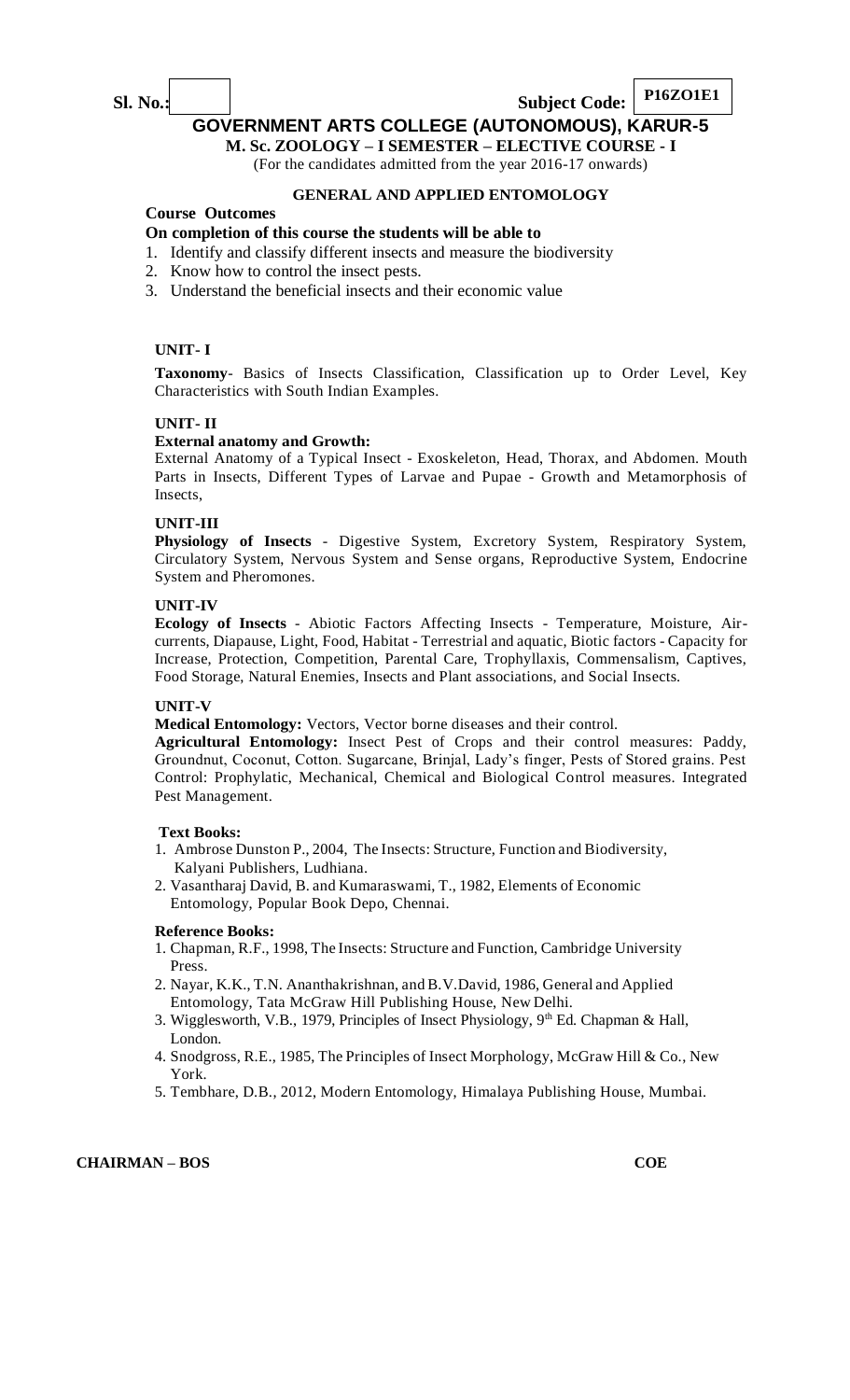**P16ZO2C5**

**GOVERNMENT ARTS COLLEGE (AUTONOMOUS), KARUR-5**

**M. Sc. ZOOLOGY – II SEMESTER – CORE COURSE - V**

(For the candidates admitted from the year 2016-17 onwards)

# **CELL AND MOLECULAR BIOLOGY**

### **Course Outcomes**

### **On completion of this course the students will be able to**

- 1. Gain an in-depth knowledge on the ultra-structure of cell and its organelles
- 2. Understand the molecular mechanism of cell physiological phenomena
- 3. Decipher the organisation of genome and genetic code

### **UNIT- I**

**Membrane structure and function:** Models, ultrastructure, functions, ion pumps, mechanism of sorting and regulation of intracellular transport, electrical properties of membranes- membrane modifications.

**Cell signaling:** G-protein coupled receptors, Signal transduction pathways, Regulation of signaling pathways.

**Cellular communication:** Principle, Cell adhesion, Gap junctions, extracellular matrix and integrins.

### **UNIT- II**

**Structural organization and function of intracellular organelles: N**ucleus, mitochondria, Golgi bodies, lysosomes, endoplasmic reticulum, peroxisomes, structure & function of cytoskeleton.

### **UNIT - III**

**Cell division and cell cycle:** Mitosis and meiosis, their regulation, steps in cell cycle, and control of cell cycle. **Cancer:** Oncogenes, tumor suppressor genes, cancer and the cell cycle, virus-induced cancer, metastasis, interaction of cancer cells with normal cells, apoptosis. Immune response to cancer stem cell types-application

### **UNIT -IV**

**Organization of Genome:** Structure of chromatin and chromosomes, Giant chromosomes Fine structure of gene- transposons; Structure, Forms of DNA and types of RNA, DNA replication and repair; RNA synthesis and processing;

### **UNIT V**

Genetic code- Ribosome structure and types -Protein synthesis and processing; Regulation of gene expression- *lac* operon *and trp* operon, Regulation of gene expression in eukaryotes.

### **Text Books:**

- 1. DeRobertis, E.D.P. and DeRobertis, E.M.E., 1987, Cell and Molecular Biology VIII Ed. Lea and Febger, Philadelphia.
- 2. David Freifelder, 1998, Molecular Biology, II Ed. Narosha Publishing House, New Delhi.

### **Reference books:**

- 1. Powar, C.B., 1985, Cell Biology, Himalayas Publishing House, Bombay.
- 2. Lewis, Keleinsmith and ValerisM.Kish 1988, Principles of cell biology, Harper and Row Publications, New York.
- 3. Prakash S.Lohar, 1965, Cell and Molecular Biology, MJP Publishers, Chennai.
- 4. Gupta, M.L. and Jangir, M.L., 2003, Cell Biology Fundamentals and Application, Student Edition, Jothpur.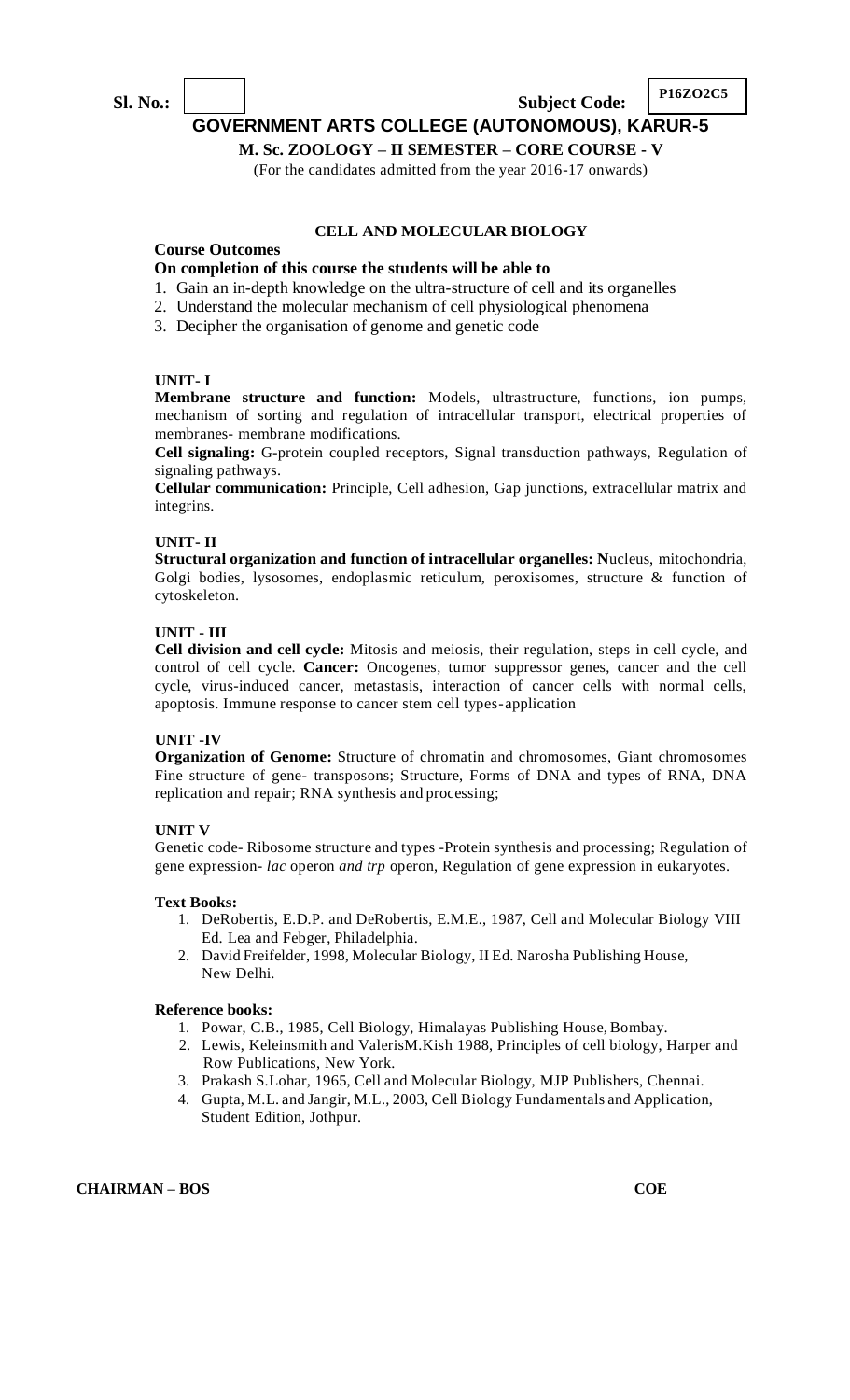# **GOVERNMENT ARTS COLLEGE (AUTONOMOUS), KARUR-5**

# **M. Sc. ZOOLOGY – II SEMESTER – CORE COURSE - VI**

(For the candidates admitted from the year 2016-17 onwards)

# **GENETICS AND EVOLUTION**

# **Course Outcomes**

# **On completion of this course the students will be able to**

- 1. Distinguish Classical Genetics and Molecular Genetics
- 2. Acquire an in-depth understanding on the principles and mechanisms of inheritance.
- 3. Explain the fine structure and molecular aspects of genetic material.
- 4. Understand the mechanism of evolution in Man.

5. Get exposed to the emerging field of research and equip with various research methodologies. **Unit I**

History and concept of Genetics, Linkage and crossing over, Multiple allele-Sex linkage, sex limited and sex influenced characters, sex determination-Extra chromosomal inheritance: Inheritance of mitochondrial genes, maternal inheritance. Recombination: Homologous and non-homologous recombination, including transposition, site-specific recombination. Gene mapping methods.

### **Unit II**

Microbial genetics: Methods of genetic transfers – transformation, conjugation, transduction and sex-duction. Human genetics: Pedigree analysis, karyotypes, Genetic disorders: non disjunction-Chromosomal Syndromes, Gene based disorders, mitochondrial gene disordersgenetic counselling.

### **Unit III**

Quantitative genetics: Polygenic inheritance, Mutation: Types - chromosomal and gene, causes and detection, mutant types; Structural and numerical alterations of chromosomes: Deletion, duplication, inversion, translocation, ploidy and their genetic implications.

### **Unit IV**

Origin of life- Theories - abiogenesis- concept of Oparin and Haldane; experiment of Urey-Miller; evolution of prokaryotes; origin of eukaryotic cells; Theories of evolution-Lamarkism, Darwinism, DeVries theory of Mutation- Modern synthetic theory- Evidences for evolution-Molecular Evolution: Concepts of neutral evolution, molecular divergence and molecular clocks.

### **Unit V**

Population genetics – populations, gene pool, gene frequency; Hardy-Weinberg law; concepts and rate of change in gene frequency through natural selection, migration and random genetic drift; adaptive radiation and modifications; isolating mechanisms; speciation; allopatricity and sympatricity; convergent evolution; sexual selection; coevolution. Geological time scale-Evolution of Man: Biological and cultural evolution.

### **Text Books:**

- 1. Gardner, E.J. and Snustad, D.P., 1984, Principles of Genetics, John Wiley & Sons, New York.
- 2. Arumugam, 2011, Essentials of Organic Evolution, Saras Publications, Nagercoil.
- 3. Dobzhansky, Aval,F.J., Stebbins, G.L. and Valentine, J.W., Surjeet Publications, Delhi.

### **Reference Books:**

- l. Jenkins, J.B., 1983, Human Genetics, The Benjamin Cummins Publishing Co.
- 2. Benjamin Lewin, 2005, Genes VIII, Oxford University Press, New York.
- 3. Strickberger Monroe, W., 1996, Genetics, Prentice Hall of India Pvt. Ltd.
- 4. John,D., Hawkins, 1996, Genes structure and expression, III Ed. Cambridge Univ. Press.
- 5. Strickberger, 2000, Evolution, Jones and Barlett Publishers Inc., London.
- 6. Mange, E.J. and Mange, A.P., 1997, Human genetics, Rastogi Publications, Meerut.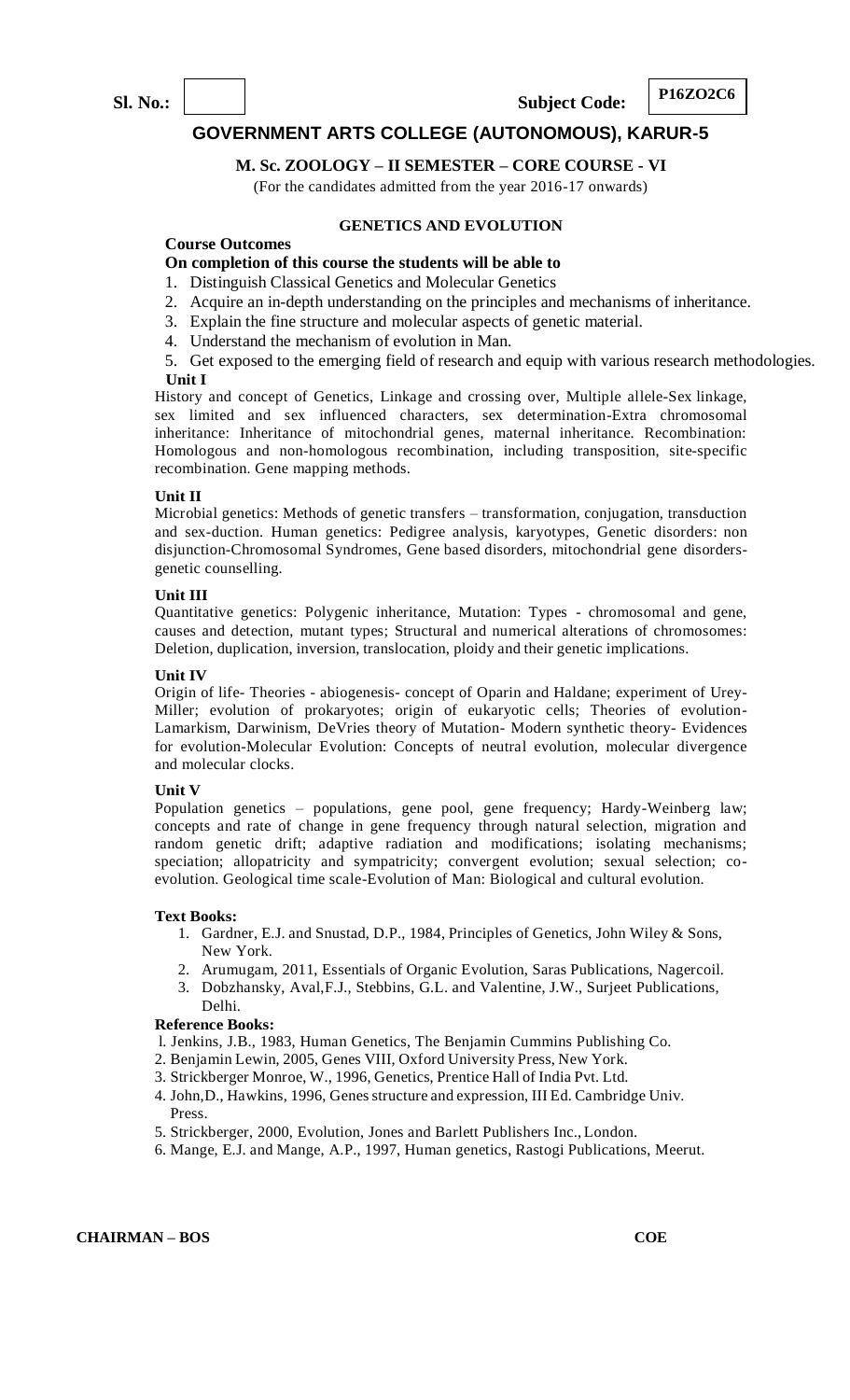**P16ZO2C7**

# **GOVERNMENT ARTS COLLEGE (AUTONOMOUS), KARUR-5**

**M. Sc. ZOOLOGY – II SEMESTER – CORE COURSE – VII**

(For the candidates admitted from the year 2016-17 onwards)

### **DEVELOPMENTAL BIOLOGY**

# **Course Outcomes**

# **On completion of this course the students will be able to**

- 1. Get familiarized with various stages involved in the developing embryo
- 2. Apply the knowledge to collect various Biological data
- 3. Understand the initial development al procedures involved in Amphioxus, frog and chick
- 4. Get familiarized with types of placenta

### **Unit I**

**Basic concepts of development:** Potency, commitment, specification, induction, competence, determination and differentiation; morphogenetic gradients and polarity; cell fate and cell lineages; genomic equivalence and the cytoplasmic determinants; imprinting; mutants and transgenics in analysis of development.

### **Unit II**

**Gametogenesis, fertilization and early development:** Production of gametes, cell surface molecules in sperm-egg recognition in animals; embryo sac development; zygote formation, cleavage, blastula formation, embryonic fields, gastrulation and formation of germ layers in animals.

### **Unit III**

**Morphogenesis and organogenesis in animals:** Cell aggregation and differentiation in *Dictyostelium*; axis and pattern formation in *Drosophila* and amphibia; organogenesis *-* Development of eye, ear and brain; Development of Extra embryonic membranes in chick, post embryonic development-larval formation, metamorphosis.

### **Unit IV**

Organiser, Nuclear transplantation, Nuclear cytoplasmic interaction, Differentiation, Regeneration – Aging and senescence

### **Unit V**

Placenta, Sexual cycles: Oestrous cycle, Menstrual cycle, Menopause, Pregnancy, Parturition and Hormonal control of reproductive cycles, Devlopment of foetal membranes in mammals, Birth control, Infertility, Test tube baby, Invitro fertilization, Twins, Embryo transfer and cloning

### **Text Books:**

- 1. Gilbert, S.F., 2003, Developmental Biology,  $7<sup>th</sup>$  Ed., Sinamer Associates Inc.,
- Publishers, Saunderland, Massachusettes, USA.
- 2. Arumugam, N., 2012, A Text book of Embryology, Saras Publications, Nagercoil.

### **Reference books :**

- 1. Balinsky, B.L., 1981, An Introduction to Embryology, 5<sup>th</sup> Ed., Saunders & Co., Philadelphia.
- 2. Berril, N.J., 1986, Developmental Biology, Tata McGraw Hill, New Delhi.
- 3. Browder, L.N., 1980, Developmental Biology, Saunders & Co., Philadelphia.
- 4. Saunders, A.W., 1982, Developmental Biology: Pattern/Principles/ Problems MacMillan Publishing Co., New York.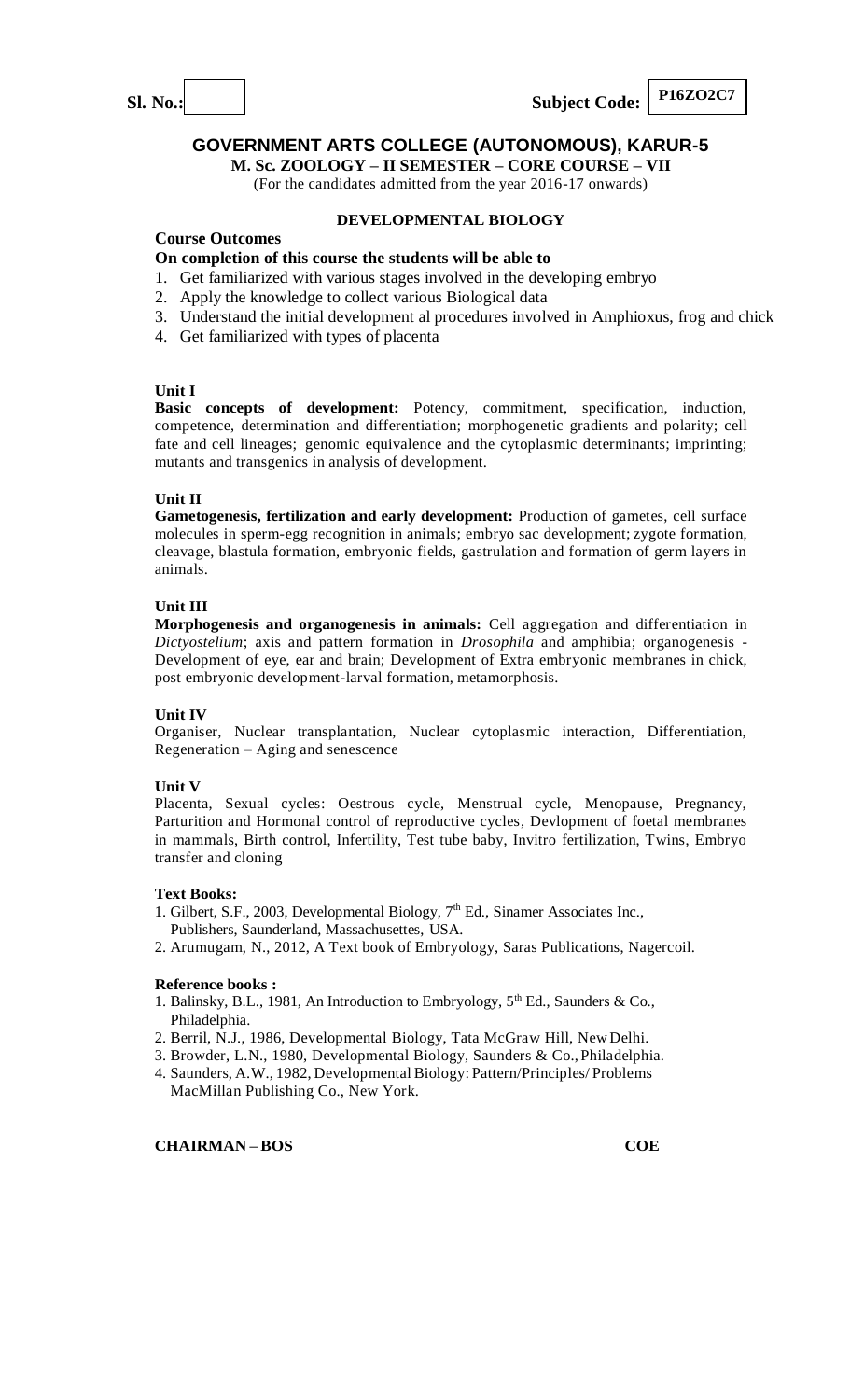**P16ZO2C8P**

# **GOVERNMENT ARTS COLLEGE (AUTONOMOUS), KARUR-5**

**M. Sc. ZOOLOGY – II SEMESTER – CORE COURSE - VIII** (For the candidates admitted from the year 2016-17 onwards)

### **PRACTICAL – II (CCV, CCVI & CCVII) (CELLANDMOLECULARBIOLOGY,GENETICSANDEVOLUTION& DEVELOPMENTAL BIOLOGY)**

### **Course Outcomes**

### **On completion of this course the students will be able to**

- 1. Make slides showing sectional view of tissues and study the histology
- 2. Prepare the squash of any tissue and study the cell division
- 3. Carry out experimental study

### **A. CELL AND MOLECULAR BIOLOGY**

- 1. Micrometry Measuring the Diameter of Microscopic Cells Using Ocular and Stage micrometer
- 2. Human Buccal Smear
- 3. Smear and staining of Haemolymph of cockroach and Blood of human being.
- 4. Blood Cells as Osmometers.
- 5. Cytochemical Detection of Carbohydrates, Protein, Lipid, DNA and RNA
- 6. Study of Mitosis in the Cells of Onion Root Tip
- 7. Observing the Giant chromosomes in the salivary glands of larva of *Chironomus* sp.

**Spotters:** Dissection and Compound Microscope, Centrifuge, Homogenizer, Epithelial Tissues (Ciliated, Columnar, Glandular and Squamous epithelium), Smear of Frog's Blood, Muscles (Cardiac, Striated and Non - Striated) and Nerve cell

### **B. GENETICS AND EVOLUTION**

- 1. Recording Mendelian Traits in Human Beings
- 2. ABO and Rh Blood Groups and their Genetic Significance –
- 3. Hardy Weinberg Law & Calculation of Gene Frequency of Dominant and Recessive

**Spotters:** Normal Human Karyotype, Down syndrome, Klinefelter's syndrome, Turner's syndrome, Drosophila male and female, DNA and RNA model Fossils: Ammonoids, Belemnoids, Nautiloids and Echinoderm fossils

### **C. DEVELOPMENTAL BIOLOGY**

Preparation of Sperm Suspension and Observation of Spermatozoa in bullsemen. Study of Rate of Motility of Sperm in Bull Semen Effect of Thyroxine or Iodine on Metamorphosis of Frog (Demonstration)

**Spotters:**

Frog's / Human's sperm, Frog's Egg, 2-Celled Stage, 4-Celled Stage, 8-Celled Stage, 16 Celled Stage, Yolk Plug Stage, Blastula, Gastrula - T.S. of Mammalian Testis & Ovary, Chick Embryo : Primitive Streak, 24 hrs, 48 hrs and 72 hrs Chick Embryo.

### **A Record oflaboratory work shall be submitted atthe time of practical examination**

### **Mark distribution for the Practical Examination:**

| Developmental Biology           | : 10                    |
|---------------------------------|-------------------------|
| Spotters (CMB-1, GE-1 and DB-1) | $: 15(3 \times 5 = 15)$ |
| Record                          | :10                     |
| <b>Total</b>                    | : 60                    |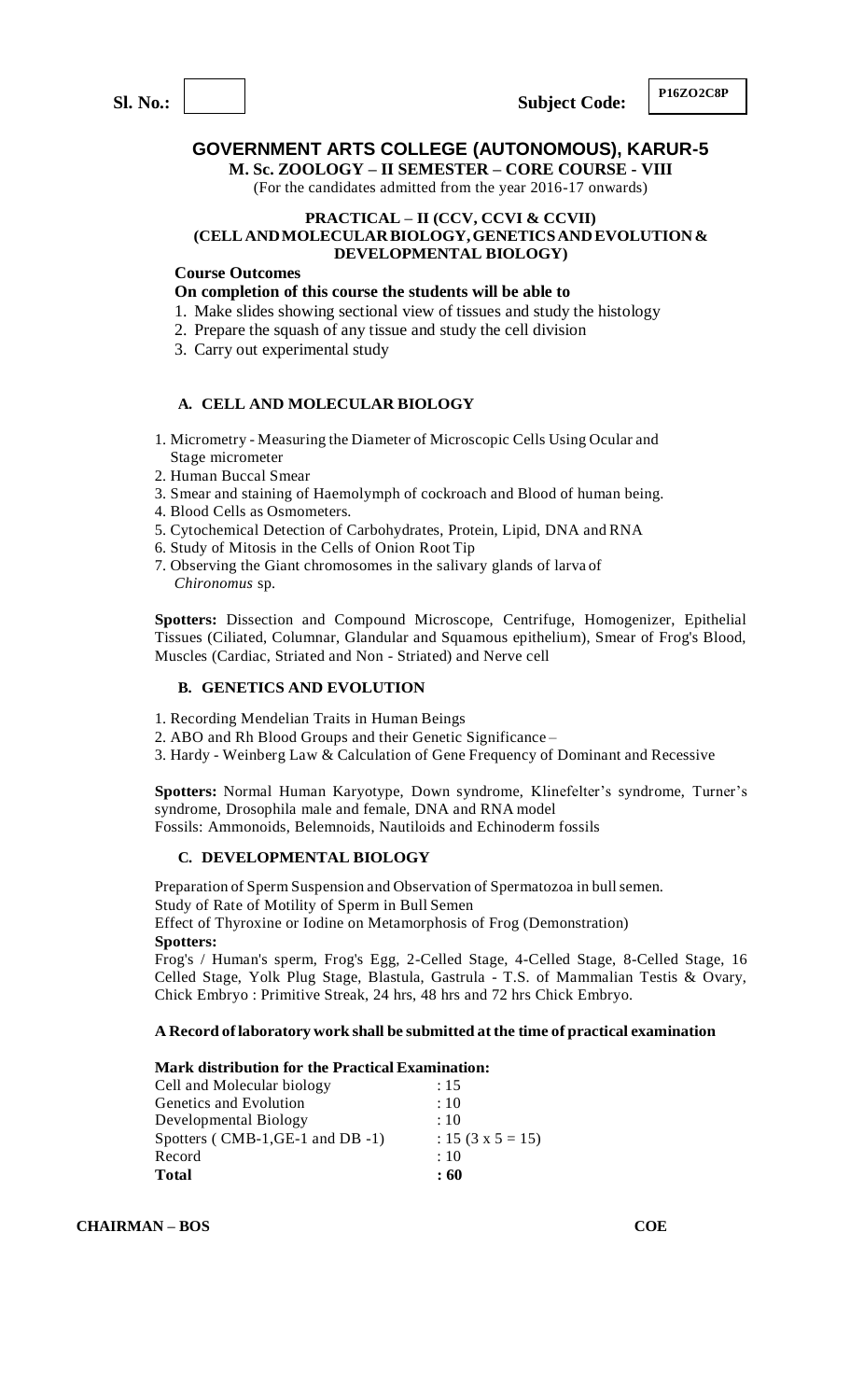# **GOVERNMENT ARTS COLLEGE (AUTONOMOUS), KARUR-5**

**M. Sc. ZOOLOGY – II SEMESTER – ELECTIVE COURSE - II**

(For the candidates admitted from the year 2016-17 onwards)

### **APPLIED ZOOLOGY**

# **Course Outcomes**

### **On completion of this course the students will be able to**

- 1. Know the economically important animals and their products
- 2. Be familiar with the rearing and management of the silkworm, honeybee, earthworm, Poultry and fish.
- 3. Become entrepreneurs or develop the self-employment skills.

**Unit I-Vermiculture:** Introduction to vermiculture. Types of earthworm, Biology of *Eisenia foetida*. *Eudrilus eugeniae*, Rearing of earthworms, Equipments, devices used in vermiculture, Vermicompost Technology -Methods and Products, Small Scale Earthworm farming for home gardens, Larger scale commercial composting, Vermiwash collection, composition &use, Predators and parasites and diseases of Earthworms and their control.

**Unit II-Apiculture:** Systematics, Morphology and Biology of honey bees - Honey bee species - Seasonal activities and social behaviour of honey bees - Food of the honeybees, bee flora and honey flow period - Bee keeping and ancillary industries – Newton's Beehive- Extraction of honey-Medicinal value of honey- bee products- Importance of bee colonies in crop pollination- diseases and Predators and parasites of honeybees and their control.

**Unit III-Sericulture:** Origin and history of Sericulture, Moriculture-Mulberry cultivation methods, Silkworm –Taxonomy, Types, Biology and Lifecycle of *Bombyx mori*, Rearing of silkworm – Equipments, Methods, Characteristics and quality of Cocoon- Economic importance of Silk and Silk worm, Diseases and Predators and parasites of Silkworm and their control.

**Unit IV-Aquaculture:** Pond construction, Types of fish culture, Cultivable freshwater fishes-Culture of carps Nursery, Rearing and stocking ponds – composite fish culture, Preparation of ponds–stocking and post stocking management, harvesting. Aquaponics. Monoculture, polyculture, composite fish culture. Diseases and Enemies of Fresh water fishes and their control. Preservation and Marketing of Fishes, MPEDA, CMFRI, CIFNET and CIBA

**Unit V-Poultry Management:** Breeds of fowl, Housing and equipment, deep litter system, laying cages, Methods of brooding and rearing, debeaking. Management of growers, layers, broilers - Feed formulations for chicks, growers, phase I to phase III layers and broilers. Diseases and enemies affecting fowl. Nutritive value of egg and meat, factors affecting egg size, storage and preservation of egg, marketing, incubation and hatching of eggs. Economics of poultry production units. **Text Books:**

- 1. Ismail, S., 2001, Vermiculture, Orient Longman Ltd., Chennai.
- 2. Seethalakshmi.M, and Shanthi.R., 2014,Vermitechnology, Saras Publications,Nagercoil.
- 3. Rare, S., 1998, Introduction to Bee Keeping, Vikas Publishing House.
- 4. Ganga, G. and Sulochana Chetty, J., 1997, An Introduction to Sericulture, Oxford IBH Publishing Cp. Pvt. Ltd., New Delhi.
- 5. Arumugam, 2002, Aquaculture, SARAS Publications, Nager coil.
- 6. Gnanamani, M.R., 2010, Modern Aspects of Commercial Poultry Keeping, Deepam Publications, Madurai.

**References:**

- 1. Sathe Tukaram Vithatran, 2004, Vermiculture and Organic Farming,
- 2. NIIR Board, 2004, The Complete Technology Book on Vermiculture and Vermicompost
- 3. FAO, 1992, Sericulture Manual-2 (silk worm rearing), Oxford &IBH.
- 4. [FAO, 1994, Sericulture M](http://www.amazon.in/s/ref%3Ddp_byline_sr_book_1?ie=UTF8&field-author=Sathe%2BTukaram%2BVithatran&search-alias=stripbooks)anual-2 (silk reeling), Oxford & IBH.
- 5. Sunil Kumar Das, 1994, Poultry production, CBC Publishers and Distribution, Delhi.
- 6. Shukula, G.S. and Upadhyay, V.B.,1997, Economic Zoology, Rakesh Rastogi
- Publications, Meerut.
- 7. Sakuntbak B.Gupta, 1976, Indian Poultry Industry year book 1975-76.By C-34,New Bactak Road, New Delhi.
- 8. Zade, S.B., Khune, C.J., Sitre, S.R., and Tijare, R.V., 2011, Principles of Aquaculture, Himalaya Publishing House, Mumbai.
- 9. Takeo Imai, 1977, Aquaculture in Shallow seas, , Oxford & IBH Publishing Co., New Delhi.
- 10. Gnanamani, M.R., 1991, Profitable Poultry Farming J.Hitone Publications, Madurai.
- 11. Bannerjee, G.C., 1992, A text Book of Animal Husbandry, Oxford & IBM Publishing Co., New Delhi.
- 12. Sharma, P., and Singh,L. 1987, Hand Book of Bee Keeping, Controller Printing and Stationery, Chandigarh.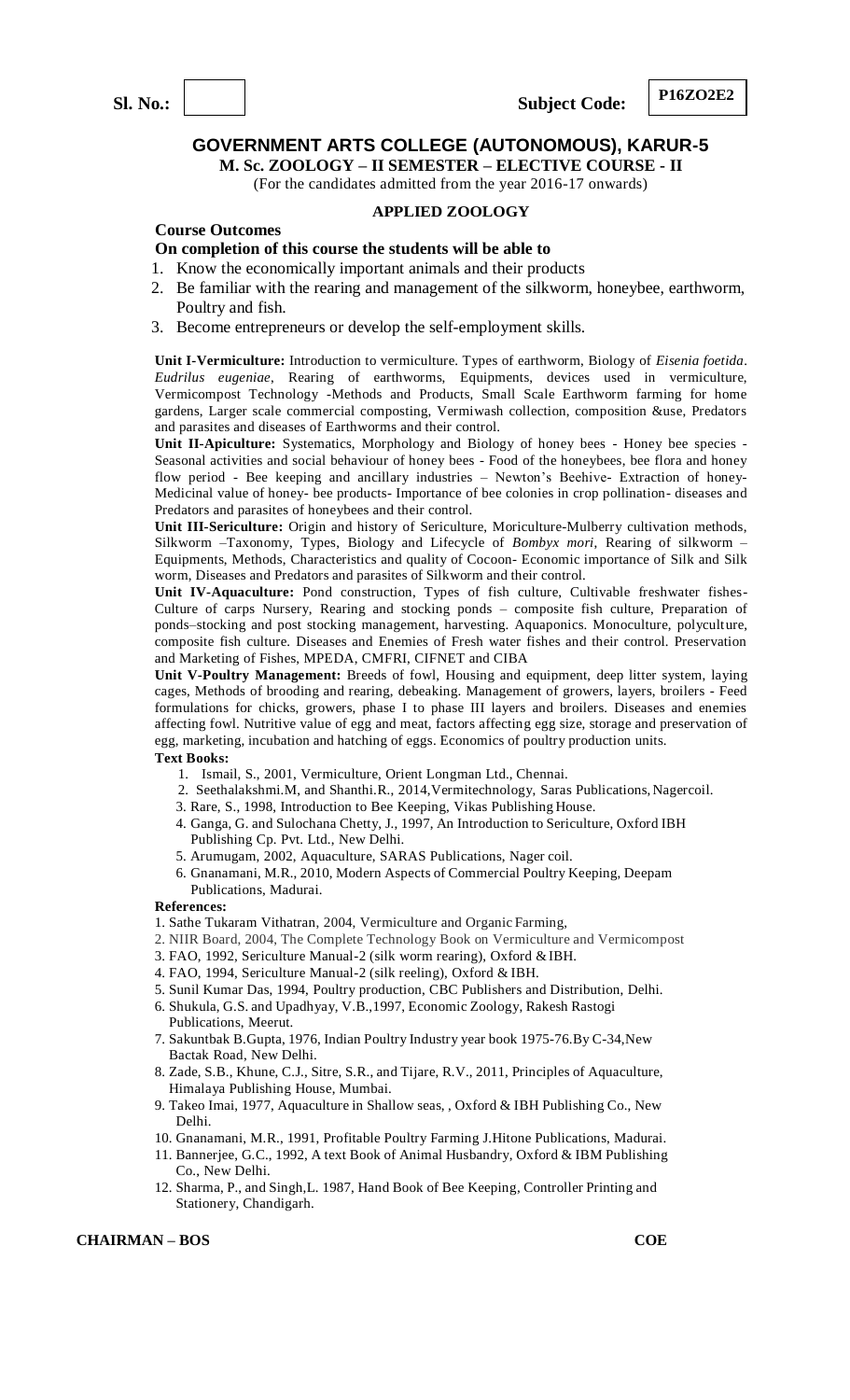**P16ZO3C9**

# **GOVERNMENT ARTS COLLEGE (AUTONOMOUS), KARUR-5**

**M. Sc. ZOOLOGY – III SEMESTER – CORE COURSE - IX**

(For the candidates admitted from the year 2016-17 onwards)

### **ANIMAL PHYSIOLOGY AND BEHAVIOUR**

# **On completion of this course the students will**

**Course Outcomes**

- 1. Have a general view of the structure and functions various system.
- 2. Become familiarized with the peculiar animal behaviour.
- 3. Have an intensive and in-depth knowledge on the field physiology and behaviour.
- 4. Frame strategies to understand the complexities of both animal and human behavior.

Unit I: Blood and circulation: Blood and its components, Blood corpuscles, haemopoiesis and formed elements, plasma function, blood volume, blood volume regulation, blood groups, haemoglobin, haemostasis.

**Cardiovascular System:** Comparative anatomy of heart structure, myogenic heart, ECG – its principle and significance, cardiac cycle, heart as a pump, blood pressure, neural and chemical regulation.

**Unit II: Digestive system (Man) :** Digestion, absorption, energy balance, BMR

**Respiratory system (Man):** Comparison of respiration in different animals, anatomical considerations, transport of gases, exchange of gases, waste elimination, neural and chemical regulation of respiration in man

**Excretory system (Man):** Comparative physiology of excretion- kidney, urine formation, urine concentration, waste elimination, micturition, regulation of water balance, blood volume, blood pressure, electrolyte balance, acid-base balance, Dialysis

**Unit III: Nervous system (Man):** Neurons, action potential, gross neuroanatomy of the brain and spinal cord, central and peripheral nervous system, neural control of muscle tone and posture. **Sense organs (Man):** Vision, hearing and tactile response.

**Thermoregulation:** Comfort zone, body temperature – physical, chemical, neural regulation, acclimatization.

**Unit IV: Muscles:** Structure and mechanism of Muscle Contraction - Regulation and Energetics of Contraction.

**Physiology of Reproduction:** Human Reproductive Physiology- Reproductive Cycles, Hormonal Control.

**Endocrinology and reproduction:** Endocrine glands, basic mechanism of hormone action, hormones and diseases; neuroendocrine regulation.

Unit V: Ethology: patterns of behaviour, objectives of behaviour, mechanism of behaviour-**Reflexes:** reflex action, types of reflexes, reflex arch, characteristics of reflexes and complex behaviour-

Orientation: primary and secondary orientation; kinesis - orthokinesis, klinokinesis; taxis different kinds of taxis; sun-compass orientation, dark- light reaction.

**Sexual selection**: intra sexual selection (male rivalry), inter-sexual selection (female choice), infanticide, sperm competition, mate guarding, sexual selection in human, consequences of mate choice for female fitness, monogamous verses polygamous sexual conflict.

#### **Text Books:**

- 1. Echert R. and Randall, D., 1987, Animal Physiology, CBS Publishers and Distributors, New Delhi.
- 2. Mariakuttikan, A., 2011, Animal Physiology. SARAS Publication, Nagercoil.
- 3. Verma, P.S., Agarwal, N.K.,Thyagi, B.S., 1980, . Animal Physiology. S.Chand & Co., New Delhi.
- 4. McFerland, 1986, Animal Behaviour PsychoBiology, Ethology and Evolution, ELBS Longman.

#### **Reference Books:**

- 1. Hoar, W.S., 1987, General and Comparative Physiology, Prentice Hall.
- 2. Turner, C.D. and Bangara, J.T. (1976) General Endocrinology, W.B.Saunders Co., Philadelphia.
- 3. Dawson, H (1964) General Physiology, Little Brown Co; Boston.
- 4. Giese, A.C (1979) Cell Physiology and Biochemistry Prentice Hall.
- 5. Hall, J.E., 2013, Text Book of Medical Physiology, Elsevier Inc.
- 6. Prasad, S., 2004, Animal Behaviour, CBS Publishers and Distributors, New Delhi.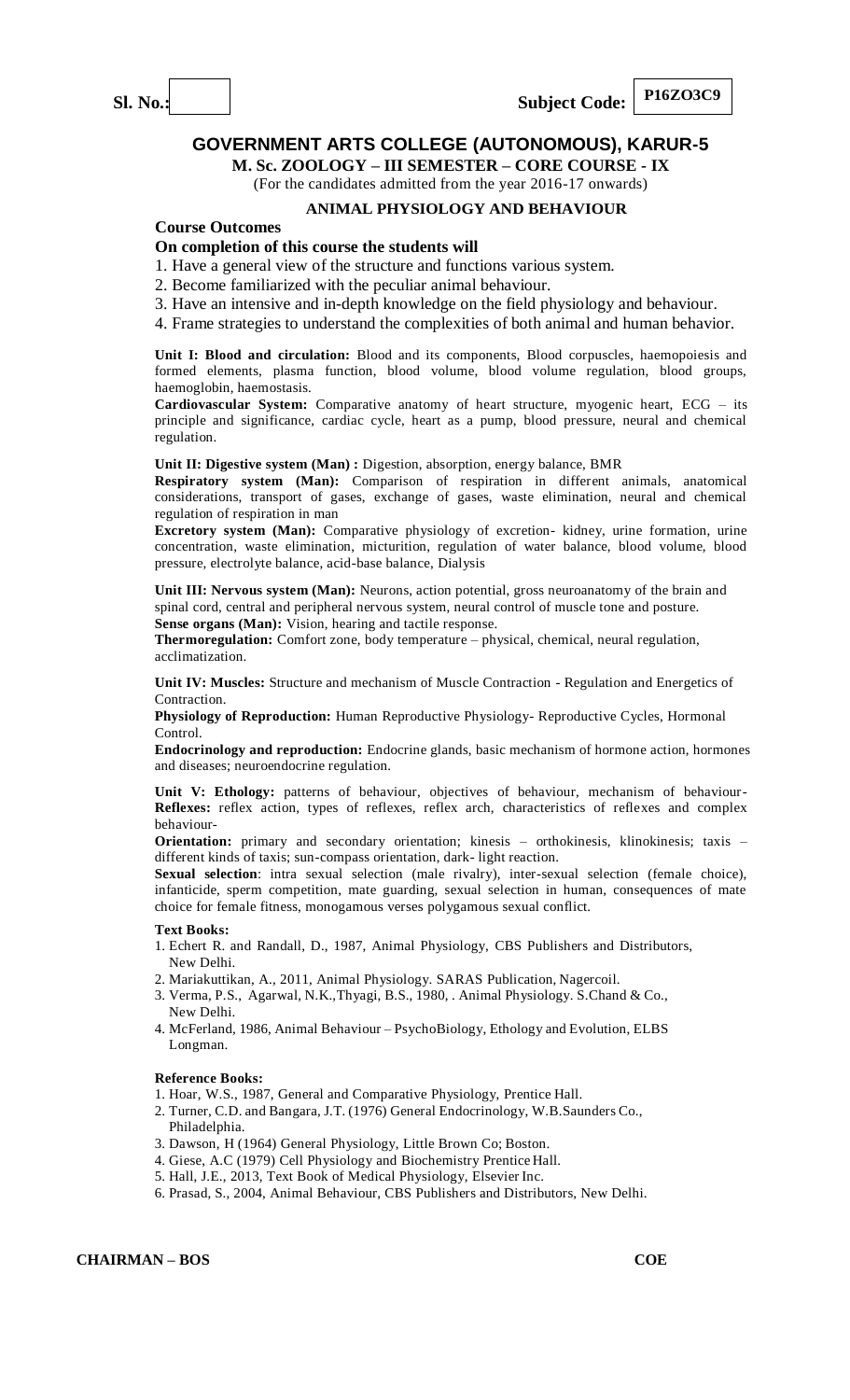**Sl. No.: Subject Code: P15ZO3C10**

# **GOVERNMENT ARTS COLLEGE (AUTONOMOUS), KARUR-5**

**M. Sc. ZOOLOGY – III SEMESTER – CORE COURSE - X**

(For the candidates admitted from the year 2015-16 onwards)

# **BIOMOLECULAR CHEMISTRY**

# **Course Outcomes**

**On completion of this course the students will be able to**

- 1. Understand the basics and principles of bio chemistry.
- 2. Know the metabolic pathways and its importance and how our food is converted into energy.
- 3. Gain critical understanding on enzymes, proteins and role of other biomolecules
- 4. Get exposed to the basics and advances in biochemistry.

### **UNIT- I**

Structure of atoms, molecules and chemical bonds. Stabilizing interactions: Vander Waals, electrostatic, hydrogen bonding, hydrophobic interaction.

Classification, Composition, structure and function of biomolecules: carbohydrates, lipids, aminoacids, proteins, nucleic acids and vitamins.

### **UNIT- II**

Principles of biophysical chemistry: pH, buffer, reaction kinetics, thermodynamics, colligative properties.

Bioenergetics, glycolysis, oxidative phosphorylation, coupled reaction, group transfer, biological energy transducers.

# **UNIT- III**

Classification of Enzymes, Principle and mechanism of enzyme action, Enzyme kinetics, Enzyme regulation, Factors affecting enzyme action.

### **UNIT- IV**

Conformation of proteins: Ramachandran plot, secondary, tertiary and quaternary structure; domains; motif and folds.

Metabolism of Nucleotides, Aminoacids and Proteins.

### **UNIT- V**

Metabolism of carbohydrates, lipids, and vitamins.

### **Text Book:**

- l. Nelson, D.L., Leninger, A.L. and Cox, M.M.., 2008**,** Lehninger Principles of Biochemistry, W.H. Freeman Co.,
- 2.Ambika Shanmugam, 2003, Fundamentals of Biochemistry for Medical Students

### **Reference books:**

- 1. Stryer, L., 1988, Biochemistry, W.H. Freeman & Co. New York.
- 2. Cooper, T.G., 1977, the Tools of Biochemistry, Wiley Interscience Publications, John Wiley & Sons, New York.
- 3. Murray, R.K., Granner, D.k., Mayes, P.A., Rodwell, V.W., 1988, Harper's Biochemistry, 21 ed., Appleton & Lange, Medical publications, California.
- 4. Bhagavan, N.V., 2004, Medical Biochemistry, 4<sup>th</sup> Ed., Academic Press (Elsevier) California.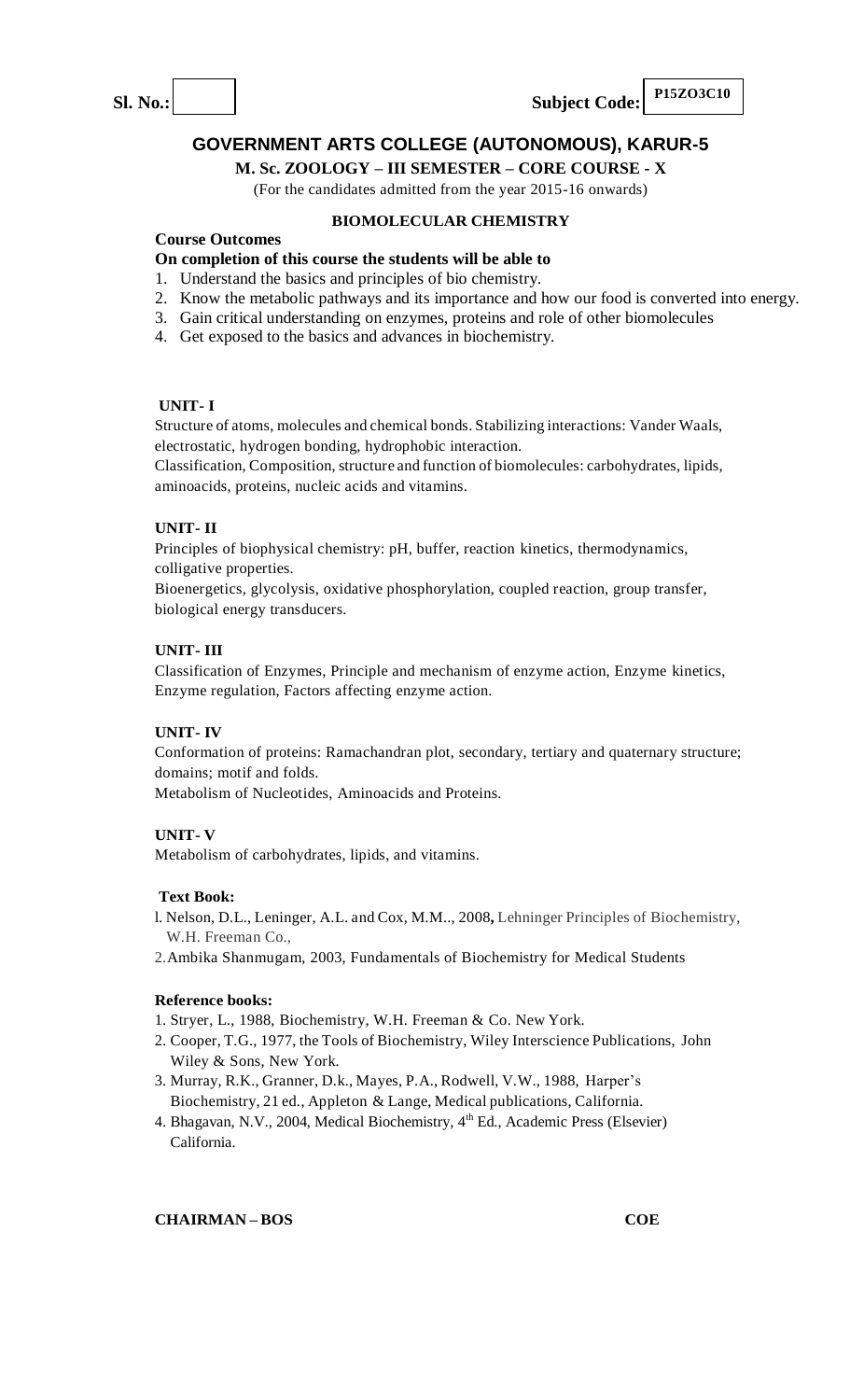**P16ZO3C11P**

# **GOVERNMENT ARTS COLLEGE (AUTONOMOUS), KARUR-5**

**M. Sc. ZOOLOGY – III SEMESTER – CORE COURSE - XI**

(For the candidates admitted from the year 2016-17 onwards)

## **PRACTICAL – III (CC IX & CC X)**

**(ANIMAL PHYSIOLOGY AND BEHAVIOUR, BIOMOLECULAR CHEMISTRY) Course Outcomes**

### **On completion of this course the students will be able to**

- 1. Develop Observational, Analytical and Evaluation skills in physiology
- 2. Design and demonstrate an experiment
- 3. Perform the various haematological tests in laboratory
- 4. Operate various instruments and devices required for practicals

### **ANIMAL PHYSIOLOGY AND BEHAVIOUR**

Quantitative Estimation of Amylase Activity Oxygen Consumption in Fish

Rate of Salt Loss and Salt Gain in Fish Using Different Media Observation of

Haemin crystals

Estimation of Haemoglobin by Sahli's method

Total RBC count

Total WBC count and Differential count

Detection of nitrogenous wastes-Ammonia, Urea and Uric acid

**Spotters:** Haemocytometer, Haemoglobinometer, Sphygmomanometer and Kymograph, Glucometer.

### **BIOMOLECULAR CHEMISTRY**

Qualitative analysis and Quantitative Estimation of Carbohydrates, Proteins and Lipids Isolation and identification of aminoacids using paper chromatographic method (demo only)

Estimation of Vitamin C.

Preparation of Solutions - Moles, Milli Moles, Micro Moles and Nano Moles.

Calculation of Molarity, Normality and Percentage

Buffer Preparation

Determination of pH using pH Meter.

**Spotters** – Thin Layer Chromatography, Agarose gel Electrophoresis, pH-Meter

Calorimeter, Spectrophotometer, Models of Heamoglobin and ATP.

**A record of laboratory work should be submitted atthe time of Practical Examination**

### **Mark Distribution:**

| <b>1.</b> Animal Physiology & Behaviour | $: 20$ Marks                   |
|-----------------------------------------|--------------------------------|
| 2. Biomolecular Chemistry               | $\pm 10$ Marks                 |
| 3. Spotters $AP-2, BC-2$                | : 20 Marks $(4 \times 5 = 20)$ |
| 4. Record                               | $\therefore$ 10 Marks          |
| <b>Total</b>                            | : 60 Marks                     |
|                                         |                                |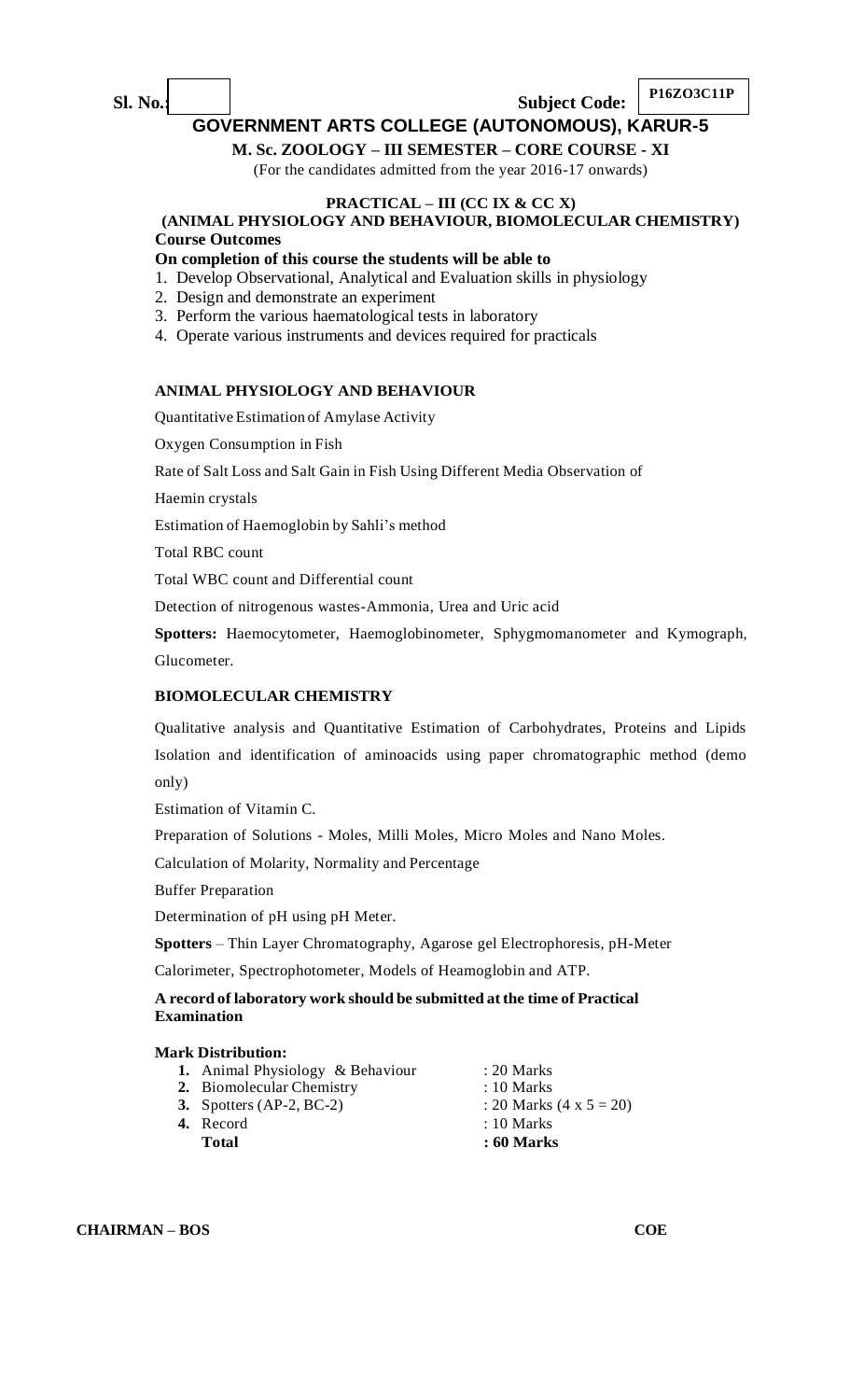**P16ZO3E3**

**GOVERNMENT ARTS COLLEGE (AUTONOMOUS), KARUR-5**

# **M. Sc. ZOOLOGY – III SEMESTER – ELECTIVE COURSE - III**

(For the candidates admitted from the year 2016-17 onwards)

### **COMPUTER APPLICATIONS AND BIOINFORMATICS**

# **Course Outcomes**

### **On completion of this course the students will be able to**

- 1. Provide an intensive and in-depth knowledge in basics of computers.
- 2. Understand the role of databases in the field of bioinformatics.
- 3. Get familiarized with new developments in computer and bioinformatics.
- 4. Express the concepts and process of computer applications and bioinformatics in biology.
- 5. Understand the nuances of genomics and proteomics

### **UNIT-I**

Evolutionary stages of computer- Hardware and software- CPU, monitor, keyboard, mouse, printer and its types. Packages of computer- Operating system; Windows- MS- Office, Power point, Excel; Adobe reader and their uses in biology.

### **UNIT-II**

Internet- Intranet- LAN, WAN- WiFi, Computer virus and Antivirus software, Search Engines- Google, Google Scholar, Searching methods in Browser (web, images, and videos) – e-mail, e-book, Applications of you tube in biology.

### **UNIT-III**

Genomics- Methods of gene sequencing- shot gun- EST- Sequence data bases-DDBJ, EMBL, Gen bank- Mapping data bases- Types of maps- Cytogenetic map, Genetic link map-Information retrieval databases-DNA data bases- NCBI, EBI, DDBJ, Pubmed,Gen bank, File format for Gen bank.

### **UNIT-IV**

Proteomics**:** Proteomics - Relation between Gene and Protein; Mass spectroscopy for protein analysis- Protein array-Protein-Protein interaction- Types of Proteomics-Protein sequence Databases – SWISSPROT, PIR, Protein Structure Database – PDB-Bimolecular interaction pathways and data bases- BIND and MINT.

### **UNIT - V**

Bioinformatics tools – Similarity tools-BLAST, FASTA, sequence alignment – PAM, BLOSUM, MSA –clustal, Hidden morkov model, Phylogentic analysis- PHYLIP, NJplot, Rasmol – Protein structure prediction – Chou–Fasman method and GOR method.

### **Text Books:**

1.Rajaraman V., 2001, Fundamentals of Computer, Prentice-Hall of India Pvt.Ltd. New Delhi

2. Sundaralingam, R. and Kumaresan, V., 2012, Bioinformatics, Saras Publications, Nagercoil

### **References:**

- 1. Virendra S. Gomase, NandakishoreT.Chikkale, 2009, Proteomics Theory and Practice, Himalaya Publishing House Pvt. Ltd, Mumbai
- 2. KaviKishore, Chavali, L.N., 2013, Principles of Biological Databases, Himalayas Publishing House Pvt. Ltd. Mumbai.
- 3.Baxevanis, A. and Ouellette, B.F.F., 2006, Bioinformatics, A Practical Guide to the Analysis of Genes and Proteins, John Wiley and Sons, New Delhi.
- 4. Balagurusamy E., 2001, Programming in BASIC, 3rd Edition, TATA Mc.Graw Hill Publishing Company Ltd. New Delhi.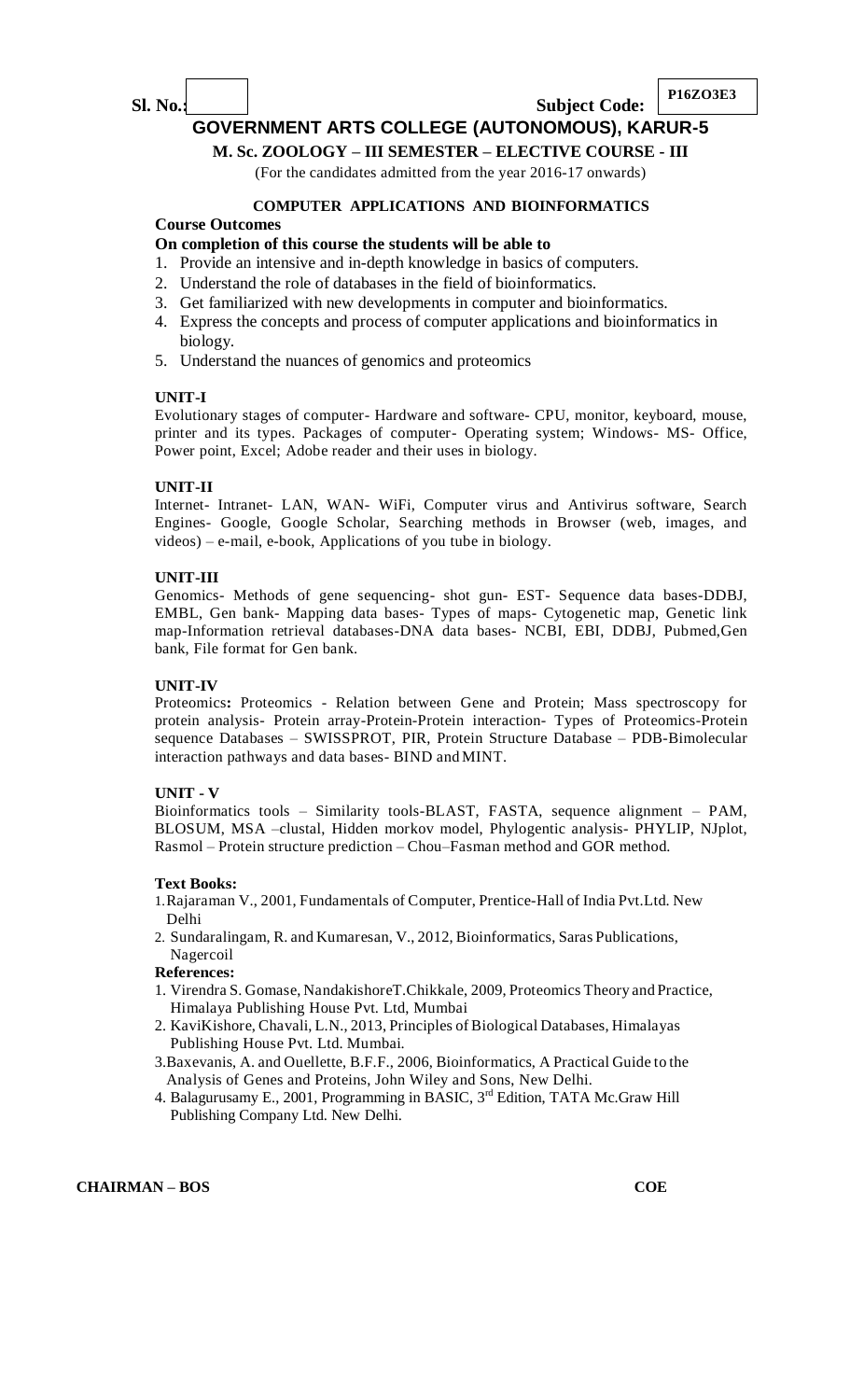# **GOVERNMENT ARTS COLLEGE (AUTONOMOUS), KARUR-5**

**M. Sc. ZOOLOGY – III SEMESTER – ELECTIVE COURSE - IV**

(For the candidates admitted from the year 2016-17 onwards)

### **WILDLIFE BIOLOGY**

# **Course Outcomes**

- **On completion of this course the students will be able to**
- 1. Know the importance of animal resources in the ecosystem.
- 2. Understand the hotspots, sanctuaries, reserve forest, national park, biosphere reserve in India
- 3. Get familiarized with the wild life protection act among the students
- 4. Formulate the strategies of animal conservation

**Unit- I:** Wild life resources of India- Types of wild life- Habitats- values of life, Hotspots in India, Wild Life depletion-causes, IUCN-Red data book, Red list categories, Extinct, Critically endangered, endangered, vulnerable. Endemic fauna of India.

**Unit – II:** Evaluation of wild life: Basic survey technique vegetative analyses: Quadrate and Transect animal population estimation: Direct count (blocks count, transect methods, Point counts, visual encounter) survey & water hole survey, Indirect count, cell count, track & signs, pellet count, pugmarks, camera trap, DNA finger printing, aerial photography & videography.

**Unit – III:** Human – animal interactions: human- animal conflicts- causes and remedial measures- migration of animals- elephants and tiger; Predator- prey interactions; Exotic Species conflict.

**Unit – IV**: Wild life management: Basic concept – Wild life protection act 1972, The Wild life (Protection) Rules,1981- IUCN, CITES, NBIA, IBA-Protected areas, National Forest policy, 1988-Indian Forest Act, 1927 (Forest conservation Act and Rules, 1980)

**Unit –V**: Wild life conservation Principles of conservation, major approaches to management, Conservation/management strategy-*in-situ* and *ex-situ* conservation .**C**ase studies in India- Project tiger, Asian elephant project, Project Crocodile, Project Gir-lion, Project Rhino.

# **Text Books: Basra, G.** 2004. Wildlife in India. **Chadha, S.K.,** 2010, Conserving wildlife in India. **Singh**. S K,2005, Text Book of Wildlife Management.

# **Reference books:**

**Dhyani, S.N.,** Wildlife Management. (BNHS, Mumbai). **Gee, E.P.,** 2000. The wildlife of India. (Harper Collins Publ., India) **Hosetti, B.B.,** 2003. Wildlife management in India. **Khati, A.S.,** 2004. Indian national parks and sanctuaries: A living portrait of wild India. **Mojupuria, T.C.** (Ed.), 1986. Wildlife Wealth of India **Ranga, M.M.,** 2002. Wildlife: Management and conservation. (Agrobios, India). **Saharia, V.B.,** 1982. Wildlife in India. (Natraj Publ., DehraDun).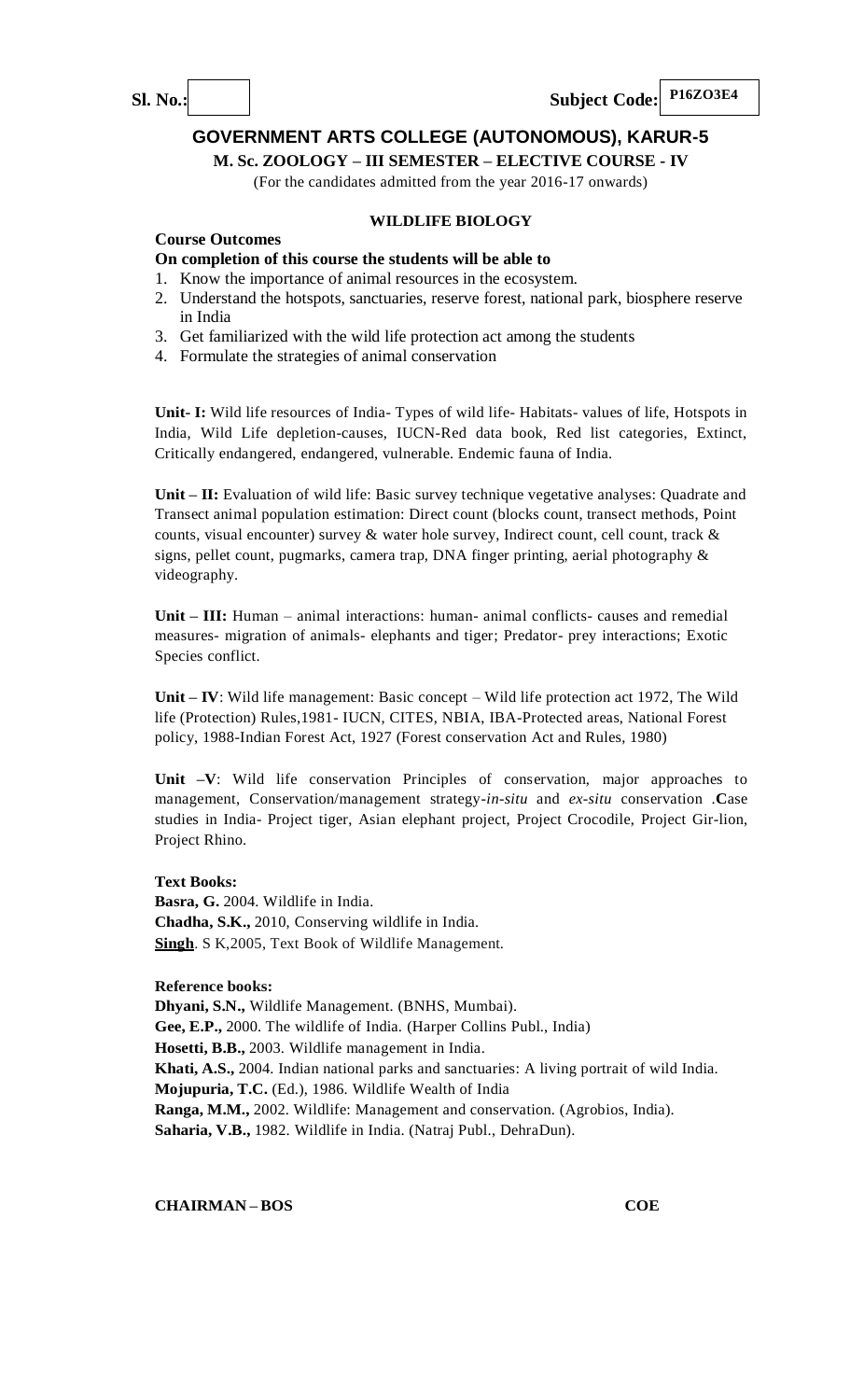# **GOVERNMENT ARTS COLLEGE (AUTONOMOUS), KARUR-5**

**M. Sc. ZOOLOGY – IV SEMESTER – CORE COURSE - XII**

(For the candidates admitted from the year 2016-17 onwards)

### **ECOLOGY AND TOXICOLOGY**

# **Course Outcomes**

### **On completion of this course the students will be able to**

- 1. Understand on environment and influence of man on environment.
- 2. Use various tools and techniques for the study of environment
- 3. Launch a project proposal on applied ecology, community ecology and population ecology **UNIT-I**

**The Environment:** Abiotic and Biotic environment and their interactions.

**Habitat Ecology and niche:** Lake, Marine – Rocky, Muddy and Sandy shore, Estuary, Terrestrial, Grassland, forest and desert ecosystem Concept of habitat and niche; niche width and overlap; fundamental and realized niche; resource partitioning; character displacement.

### **UNIT-II**

**Population ecology:** Characteristics of a population; population growth curves; population

regulation; life history strategies (*r* and *K* selection); concept of metapopulation – demes and dispersal, interdemic extinctions, age structured populations. **Species interactions:** Types of interactions, interspecific competition, herbivory, carnivory, pollination, symbiosis.

**Community ecology:** Nature of communities; community structure and attributes; levels of species diversity and its measurement; edges and ecotone.

### **UNIT-III**

**Ecosystem:** Structure and function; energy flow and mineral cycling (CNP); primary production and decomposition; structure and function of ecosystems: terrestrial (forest, grassland) and aquatic (fresh water, marine, estuarine).

**Ecological succession:** Types; mechanisms; changes involved in succession; concept of climax.

**Biogeography:** Major terrestrial biomes; theory of island biogeography; biogeographical zones of India.

### **UNIT-IV**

**Applied ecology:** Environmental pollution-Air, Water, Land, Thermal, Radiation and Noise; global environmental change; Biodiversity-status, monitoring and documentation; major drivers of biodiversity change; biodiversity management approaches.

**Remote sensing and GIS** – Methods and Applications in environmental management **UNIT-V**

**Toxicology:** Environmental Toxicants and their accumulation, biotransformation and biomagnification in ecosystem, Evaluation of Toxic residues, Toxicity-Factors affecting toxicity, Bioassay - concept of  $LC_{50}$  and  $LD_{50}$ . Xenobiotics, Teratogens, Safety evaluation of toxicants.

### **Text Books:**

- 1. Odum, E.P., 1966, Fundamentals of Ecology, W.B. Saunders Company.
- 2. Verma, P.S., Agarwal, N.K.,Thyagi, B.S., 1980, . Animal Physiology and Ecology, S.Chand & Co., New Delhi.
- 3. Subramaniian, M.A., 2004, Toxicology Principles and Methods, MJP Publishers, Chennai

### **Reference Books:**

- 1. Clark, G.L.1954, Elements of Ecology, John Wiley & Sons. Inc. Topman Co., Ltd.
- 2. Kormandy, E.J., 1986, Concepts of Ecology, Prentice Hall of India Private Ltd.
- 3. Kumarasamy, K., Moses, A.A., and Vasanthy, M., 2007, Environmental Studies, BDU, Trichy-24.
- 4. Sharma, P.D., 1999, Environmental Biology and Toxicology, Rastogi Publications Meerut.
- 5. Sharma, B.K., 2005, Environmental Biochemistry, Krishna Prakashan Media (P) Ltd., Meerut.
- 6. Bhattacharya, S., 2011, Environmental Toxicology, Books and Allied Pvt. Ltd. Kolkatta.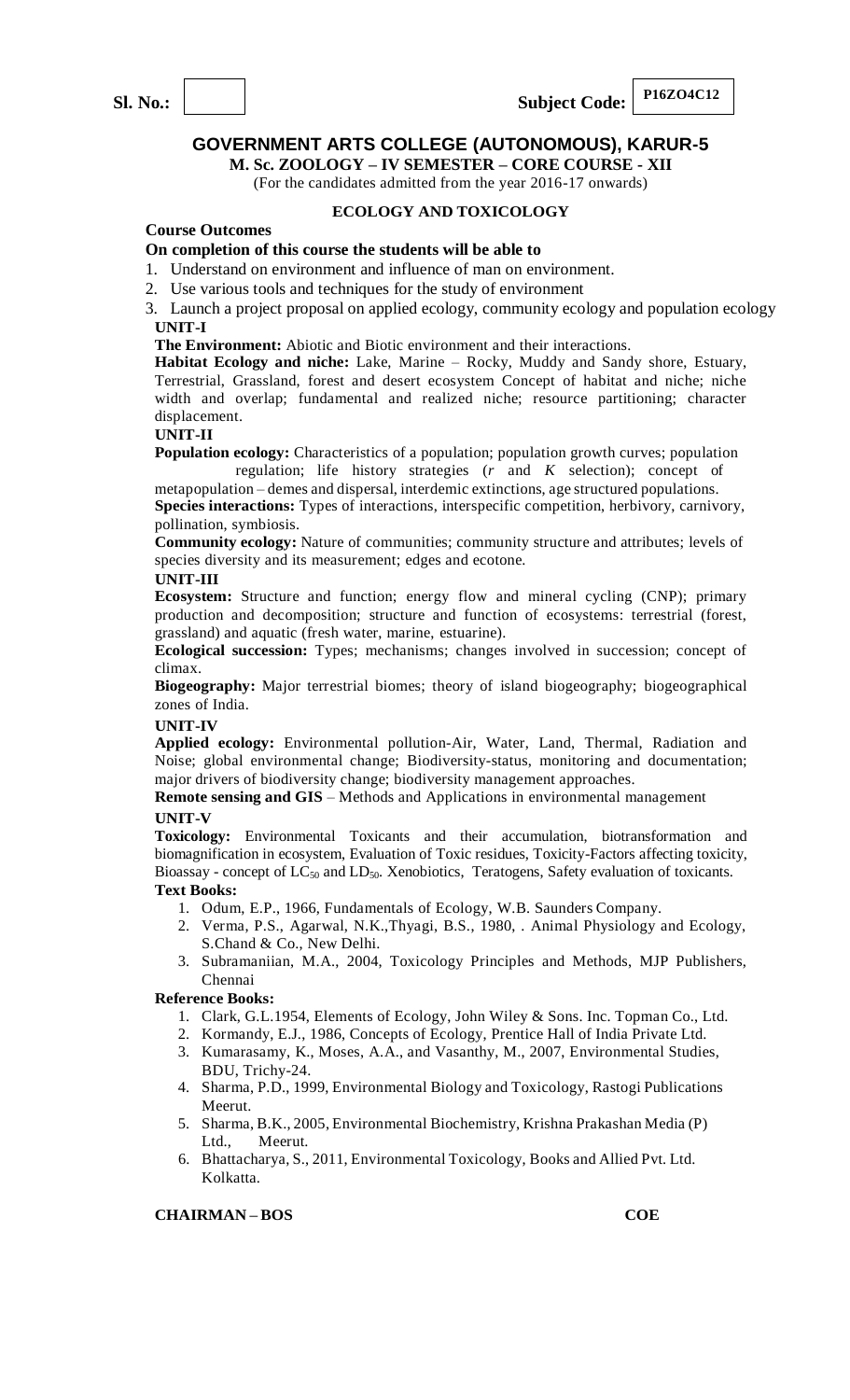# **GOVERNMENT ARTS COLLEGE (AUTONOMOUS), KARUR-5**

**M. Sc. ZOOLOGY – IV SEMESTER – CORE COURSE – XIII**

(For the candidates admitted from the year 2016-17 onwards)

# **RESEARCH METHODOLOGY AND BIOSTATISTICS**

# **Course Outcomes**

### **On completion of this course the students will be able to**

- 1. Design the research work and proceed with financial support obtained from funding agencies.
- 2. Apply various statistical tools
- 3. Understand the Laboratory hazards, safety measures, CPCEA guidelines and research ethics.
- 4. Get financial assistance from various agencies
- 5. Write the thesis or research paper and publish in a peer reviewed journal

### **UNIT-I**

Meaning of Research in Biological Sciences, Basic and applied research, essential steps in research-Formulating the Research Problem, Extensive Literature Review, Developing the objectives, Preparing the Research Design, Types, Approaches, Methods of Research (Survey, Observation, case study, experimental, historical and comparative methods) Research ethics-plagiarism, –Research funding promoting agencies- State-TANSCHE, TNSCST, National (ICMR, ICAR, DAE,CSIR, UGC, DST, DBT) - Patent and IPR

### **UNIT-II**

Preparation and Presentation of Research Report/Dissertation – Components, Tables, Figures, Formatting and Typing. Publication of Results in Journals, Proceedings, Seminars, Symposia, Conferences; Journals- inflipnet -Peer reviewed journals (Nature, PubMed, Springer, Elsevier), Impact factor, Citation index.

### **UNIT-III**

Laboratory hazard and safety measures- hazardous handling, fire electrical and radio hazards, Bio-safety equipment- Disposal of various category wastes- Animal maintenance for research- CPCEA guidelines and ethics. Maintenance of glass wares and instrumentwashing, drying and sterilization. Preparation of solutions for research- Normality, molarity and percentage solution.

### **UNIT-IV**

Variables in Biology, Collection, classification and tabulation of data. Frequency distribution, Diagrammatic and Graphical presentation of statistical data, Sampling techniques. Measures of Central Tendencies: Mean, Median and Mode; Measures of Deviation: Standard Deviation, Quartile deviation, Mean deviation and Standard Error Normal Distribution.

### **UNIT-V**

Hypothesis Testing and estimation: Measures of Relationship: Correlation – Simple, Partial and multiple- Regression analysis. Definitions and applications of Chi-square test, 't' and 'f' test. Analysis of variance (ANOVA)-One way and two way classified data; Application of SPSS in biology.

### **Text Books:**

1. Gurumani, 2006, Research Methodology, MJP Publishers, Chennai.

- 2. Gurumani, 2006, Biostatistics, MJP Publishers, Chennai.
- 3. Ramakrishnan P., 2009, Biostatistics, Saras publication, Nagercoil.

### **References:**

- 1. Basotia G.R. and Sharma. K.K., Research Methodology,
- 2. Chaudhary, C.H. Research Methodology- RBSA Publication,
- 3. Zar, J.H., 1984, Biostatistical Analysis, Prentice Hall, New Jersey, USA.
- 4. Bailey, N.T.J., Statistical Methods in Biology.
- 5. Sokal, R. and James, F., 1981, Introduction to Biostatistics, W. Freeman & Co., USA.
- 6. RaoK.Surya, 2010, Biostatisticsfor Health and Life Sciences, Himalaya Publishing House Pvt. Ltd., Mumbai.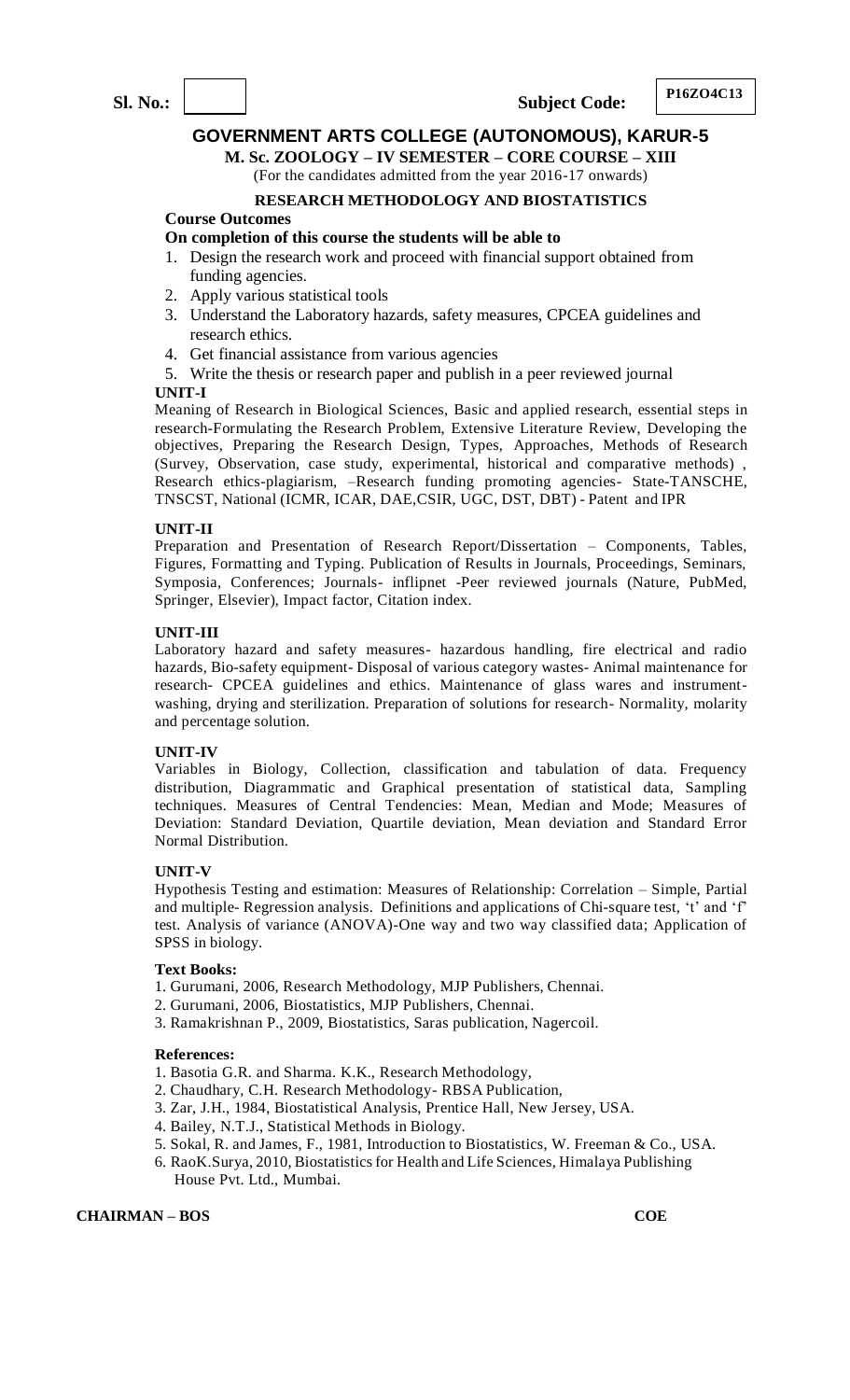**P16ZO4C14P**

**GOVERNMENT ARTS COLLEGE (AUTONOMOUS), KARUR-5**

**M. Sc. ZOOLOGY – IV SEMESTER – CORE COURSE - XIV**

(For the candidates admitted from the year 2016-17 onwards)

# **PRACTICAL – IV (CCXII &CCXIII)**

# **(ECOLOGY AND TOXICOLOGY&RESEARCH METHODOLOGY AND BIOSTATISTICS)**

**Course Outcomes**

# **On completion of this course the students will be able to**

- 1. Estimate the physic-chemical parameters of water samples
- 2. Operate the ecological devices and measure the whether parameters
- 3. Evaluate the toxicity of any effluent
- 4. Prepare research design and carry out the research work
- 5. Analyze the data using statistical tools and represent them in diagrams
- 6. Make documents in M.S.word and use Excel

### **ECOLOGY AND TOXICOLOGY**

- 1.Hydrological Studies of Water Samples with Reference to Pollution Estimation of Chlorides, Calcium, Total Hardness, Phosphates and Nitrates.
- 2. Determination of pH, DO and BOD
- 3. Quantitative Estimation of Fresh Water Zoo-plankton
- 4. Mounting of any five Fresh Water Zoo-plankton
- 5. Evaluation of Toxicity of textile/Paper mill effluent through  $LC_{50}$  96 hr value using Fishes
- 6. Report on Ecological Collection of Fauna representing Different Habitat (Study Tour/Field Trip may be arranged for this purpose)

### **Spotters:**

Secchi Disc, BOD incubator, Maximum and Minimum Thermometer, Wet and Dry bulb

Thermometer, Thermometer, Hygrometer, Rain Guage, Sandy, Muddy and Rocky Shore

Fauna (each five).

### **RESEARCH METHODOLOGY AND BIOSTATISTICS**

Preparing a research design,

Writing and arranging the references, Components of a research paper for publication. M.S. Word: Typing, editing and formatting a document,

M.S. Excel –Drawing Bar diagram, Histogram, Line diagram and Pie chart Problems related to Chi-square test and Correlationanalysis **Spotters:**

Bar diagram, Histogram, Pie chart, Frequency polygon, Ogive, Positive and Negative

Correlation curves

# **A record of laboratory work should be submitted atthe time of Practical Examination**

# **Mark Distribution:**

- **1.** Ecology and Toxicology : 20 Marks
- 
- **3.** Spotters (ET-2, RMBS-2) : 20 Marks  $(4 \times 5 = 20)$
- **4.** Recordwith tour report : 10 Marks **Total : 60 Marks**
- **2.** RMBS : 10 Marks
	-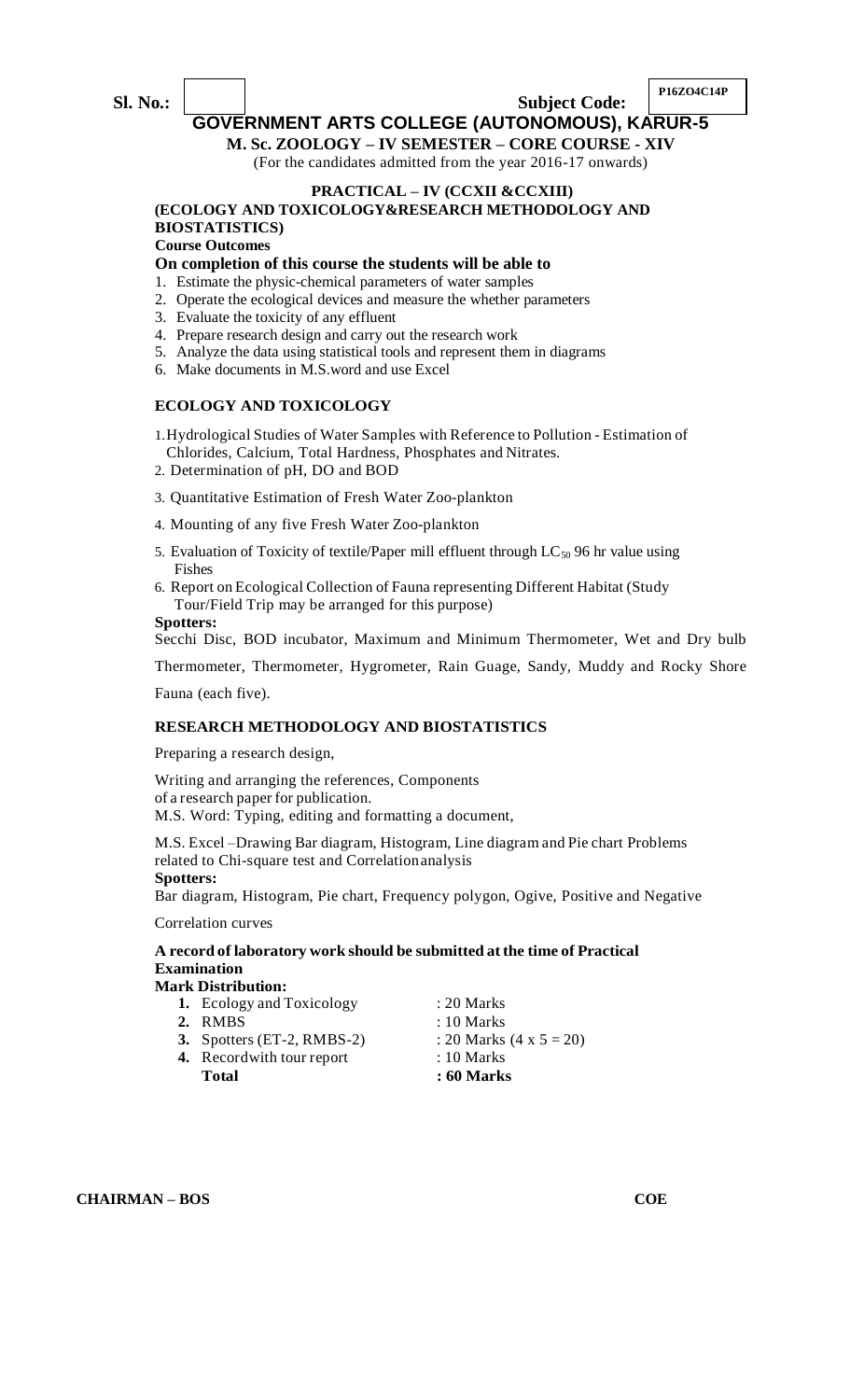#### **Sl. No.: Subject Code: GOVERNMENT ARTS COLLEGE (AUTONOMOUS), KARUR-5 P16ZO4E5**

**M. Sc. ZOOLOGY – IV SEMESTER – ELECTIVE COURSE - V**

(For the candidates admitted from the year 2016-17 onwards)

### **BIOPHYSICS AND BIOINSTRUMENTATION**

# **Course Outcomes**

# **On completion of this course the students will be able to**

- 1. Understand the importance of Physics to recognize life process.
- 2. Get an idea on tools and techniques available for studying biophysical nature of life.
- 3. Equipped with use the tools and techniques for project work and research.
- 4. Carry out original research project in biology.
- 5. Improve analytical and critical thinking skills through problem solving.
- 6. Use various tools and techniques confidently.

# **UNIT-I**

**Laws of Thermodynamics**- Entropy, Enthalpy and Free energy- colloids and their properties-, **Microscopy:** Electromagnetic spectrum; Compound and Electron Microscope (SEM & TEM), Phase contrast microscopy. **Centrifugation:** Basic principles of sedimentation, Types of centrifuges, Differential and density gradient centrifugation.

### **UNIT–II**

**Chromatography:** Paper chromatography, Thin layer chromatography, Ion exchange & Affinity chromatography; Gas chromatography; High pressure liquid chromatography (HPLC) **Electrophoresis :** Polyacrylamide gel electrophoresis (PAGE) – SDS, Agarose gel electrophoresis , Isoelectric focusing.

### **UNIT–III**

### **Colorimetry, Spectrophotometry and Spectroscopy :**

Principle instrumentation and applications of colorimetry and spectrophotometry. Spectroscopy : UV – Visible spectroscopy, Nuclear Magnetic Resonance spectroscopy (NMR), ESR spectroscopy, Raman Spectroscopy, Mass spectroscopy.

### **UNIT–IV**

**Radioisotope Detection and Measurement:** Dosimetry: Ionization chamber, GM counter, Solid and liquid scintillation counters, Autoradiography – **Assays**: Radio Immuno Assay, Enzyme Linked Immuno Sorbent Assay (ELISA); X –ray diffraction. **Nanotechnology**- Introduction and biological application.

### **UNIT–V**

**Biotechnological methods:** Isolation of genomic DNA and Plasmid, Flow cytometry, FISH & GISH, animal tissue culture. PCR and its types, DNA microarray, Gel documentation. Hybridoma technology Monoclonal Antibodies and their Applications.

Histology and histochemistry: Fixation and sectioning of tissue, embryos and cells. **Text Books:**

- 1. Upadhyay, A., Upadhyay, K., and Nath, N., 2004, Biophysical Chemistry, Himalayas Publishing House, Mumbai.
- 2. Wilson K. and John Walker, Principles and Techniques of Biochemistry and Molecular Biology, 7<sup>th</sup> Ed., Cambridge University Press, New York.
- 3. Subramanaiam, M.A., 2002, Biophysics. MJP Publishers, Chennai.
- 4. Webster, J.G., 2004, Bioinstrumentation, John Wiley & Sons, NewDelhi.

# **Reference Books:**

- 1. Molecular cloning A Laboratory Manual 3rd edition Vol. 1,2, 3-
- 2. Casey, EJ., 1962, Biophysics, Concept and Mechanism East West Press Ltd, New Delhi.
- 3. Daniel, M., 1989, Basic Biophysicsfor Biologists, Agro-Botanical Publisher, Bikaner, India.
- 4. Freifelder, D., 1976, Biophysical Chemistry Applicationsto Biochemistry and Molecular Biology, W.H. Freeman & Co., SanFrancisco.